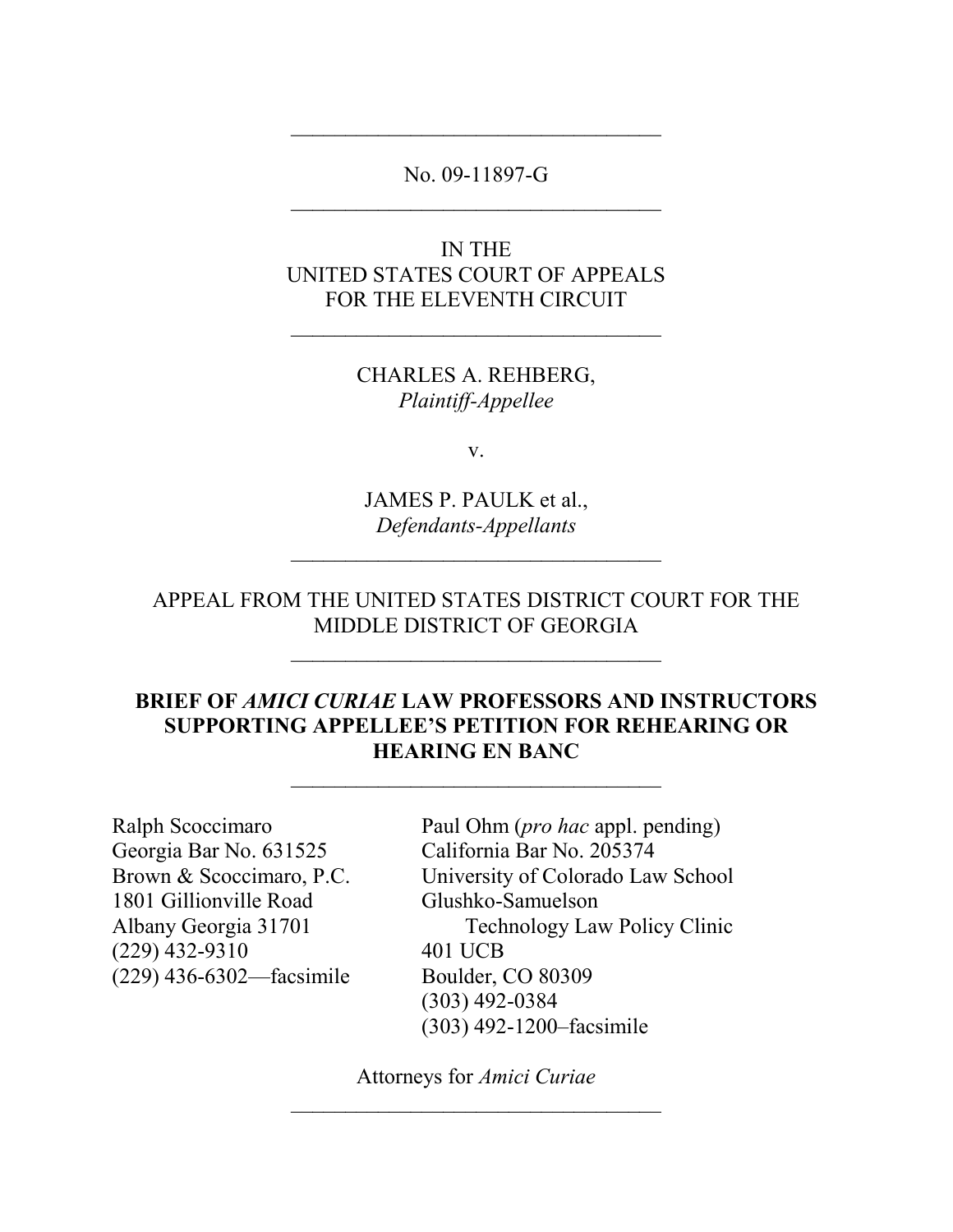#### **Rehberg v. Paulk Docket No. 09-11897-G**

#### **CERTIFICATE OF INTERESTED PERSONS AND CORPORATE DISCLOSURE STATEMENT**

*Amici* are law school professors and instructors who teach, research, write, and have an interest in the theory, law, and practice of information privacy and criminal procedure, particularly as they are impacted by advancing technology. *Amici* have no other stake in the outcome of this case but are interested in ensuring that constitutional privacy protections do not retract in response to advancing technology. A full list of *amici* is appended to the signature page.

Pursuant to FRAP 26.1, *amici curiae*, through their undersigned counsel, hereby certify:

1. No *amicus* is a publicly held corporation or other publicly held entity.

2. *Amici* have no parent corporations.

3. No publicly held corporation or other publicly held entity owns 10% or more of any *amicus*.

4. None of the *amici* has a financial interest in the outcome of the case.

Pursuant to 11 Cir. R. 26.1-1, in addition to the persons and entities listed in Appellee's Petition for Rehearing or Hearing *en banc*, the following parties, acting in their individual capacities, have a non-financial interest in the outcome of this case:

Brenner, Susan, Professor of Law, University of Dayton School of Law;

Freiwald, Susan, Professor of Law, University of San Francisco School of Law;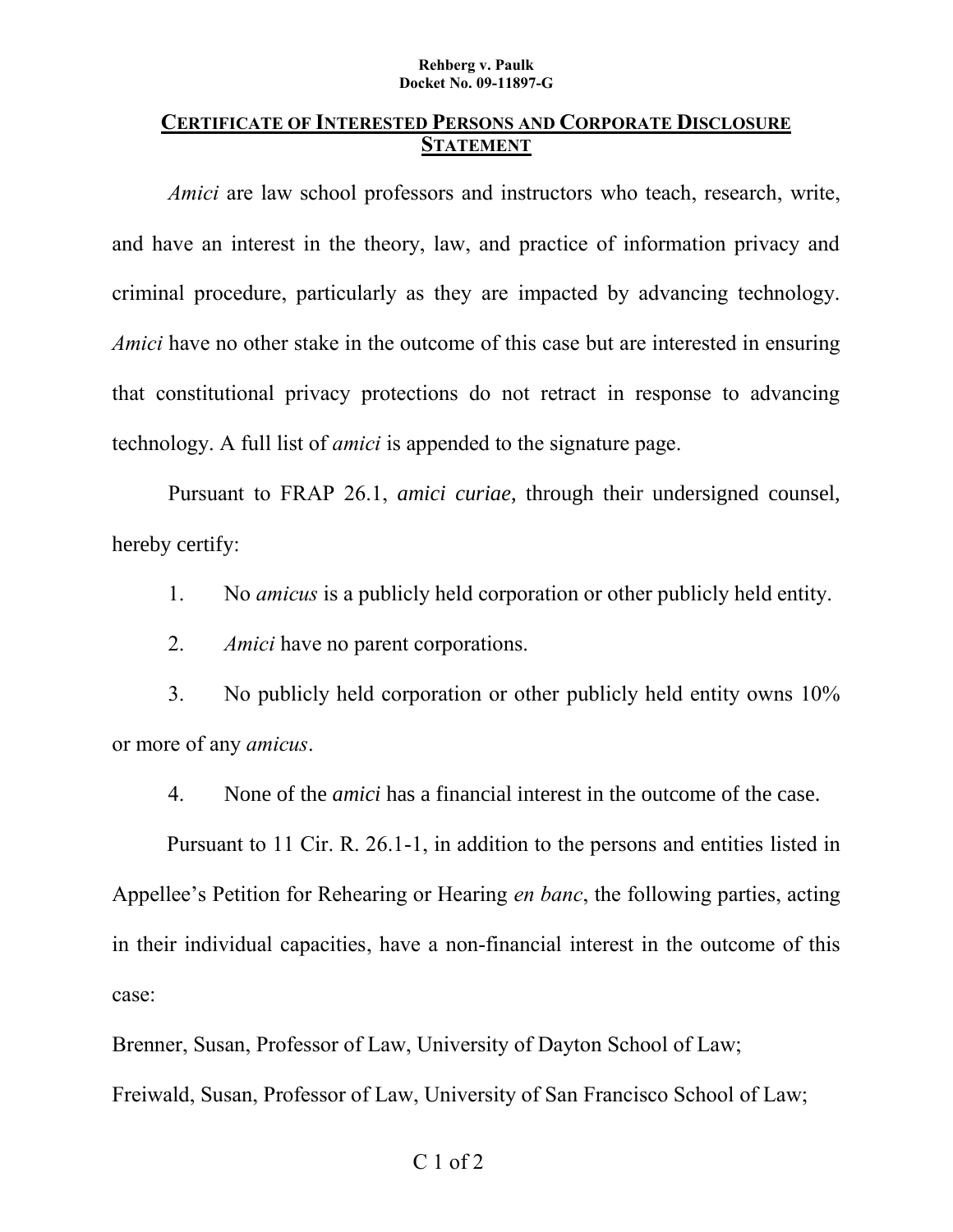- Henderson, Stephen, Associate Professor of Law, Widener University School of Law;
- Lynch, Jennifer, Lecturer in Residence, Samuelson Law, Technology & Public Policy Clinic, Teaching Fellow, University of California, Berkeley School of Law;
- Mulligan, Deirdre, Assistant Professor, University of California, Berkeley School of Information, Faculty Director, University of California, Berkeley Center for Law and Technology;
- Ohm, Paul, Associate Professor of Law, University of Colorado Law School, Project Advisor, Glushko-Samuelson Technology Law Policy Clinic;
- Reidenberg, Joel, Professor of Law, Founding Director, Center on Law and

Information Policy, Fordham University School of Law;

Schultz, Jason, Acting Director, Samuelson Law, Technology & Public Policy

Clinic, Clinical Instructor, University of California, Berkeley School of Law; Slobogin, Chris, Professor of Law, Vanderbilt University Law School; and Solove, Dan, Professor of Law, George Washington University Law School.

 $/s/$  DATED: April 12, 2010 Ralph Scoccimaro Brown & Scoccimaro, P.C.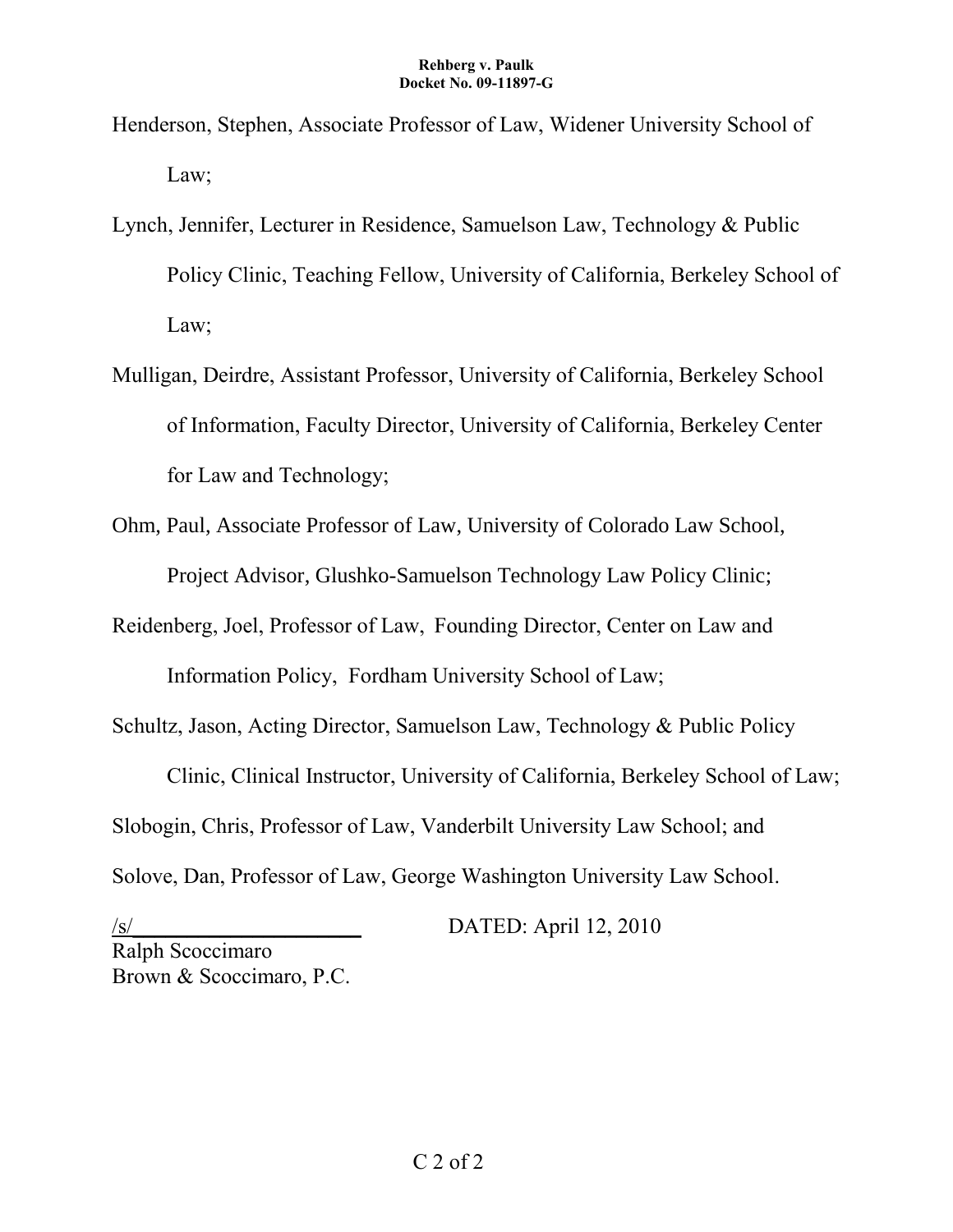# **STATEMENT OF COUNSEL FOR AMICI CURIAE UNDER CIRCUIT RULE 35-5**

I believe, based on a reasoned and studied professional judgment, that the panel decision is contrary to the following decisions of the Supreme Court of the United States and that consideration by the full court is necessary to secure and maintain uniformity of decisions in this court:

*Berger v. New York*, 388 U.S. 41 (1967) *Katz v. United States*, 389 U.S. 347 (1967) *United States v. U.S. District Court*, 407 U.S. 297 (1972) *Smith v. Maryland*, 442 U.S. 735 (1979)

I express a belief, based on a reasoned and studied professional judgment, that this appeal involves the following question of exceptional importance: Does the Fourth Amendment of the United States Constitution protect stored e-mail messages?

\_\_\_\_\_\_\_\_\_\_\_\_\_\_\_\_\_\_\_\_\_\_\_\_\_\_\_\_\_\_\_\_\_\_\_\_\_\_\_\_ /s/

Ralph Scoccimaro ATTORNEY OF RECORD FOR *AMICI CURIAE*

 $\mathcal{L}_\text{max}$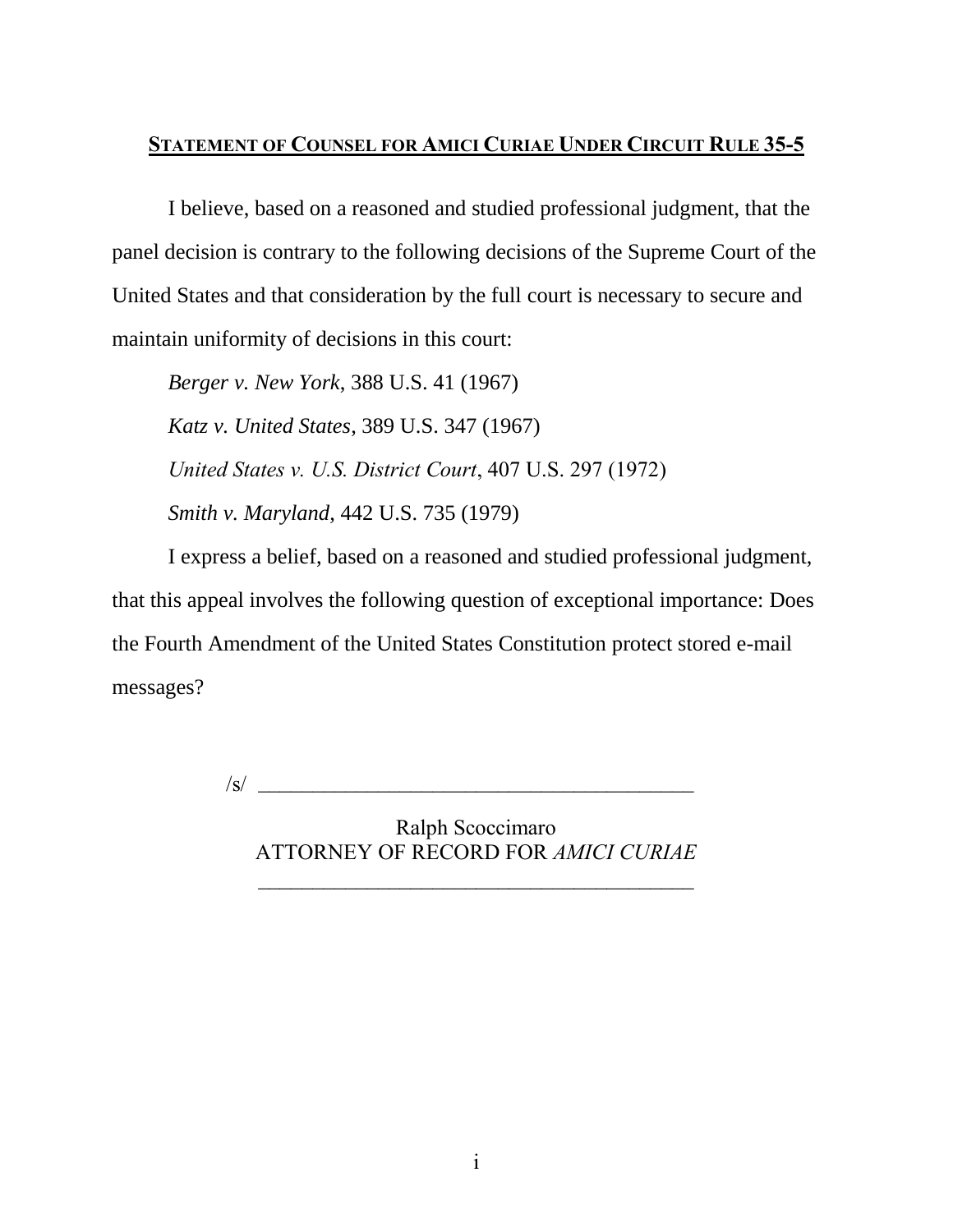# **TABLE OF CONTENTS**

| CERTIFICATE OF INTERESTED PERSONS AND CORPORATE                        |
|------------------------------------------------------------------------|
|                                                                        |
| STATEMENT OF COUNSEL FOR AMICI CURIAE UNDER CIRCUIT                    |
|                                                                        |
| STATEMENT OF THE ISSUES MERITING EN BANC                               |
|                                                                        |
| ADOPTION OF STATEMENT OF FACTS NECESSARY TO                            |
|                                                                        |
|                                                                        |
| I. E-MAIL USERS HAVE A REASONABLE EXPECTATION OF                       |
|                                                                        |
| A. E-mail users possess a reasonable expectation of privacy in the     |
| contents of their stored e-mail similar to the expectation of privacy  |
| in the contents of telephone calls, sealed letters, and private papers |
|                                                                        |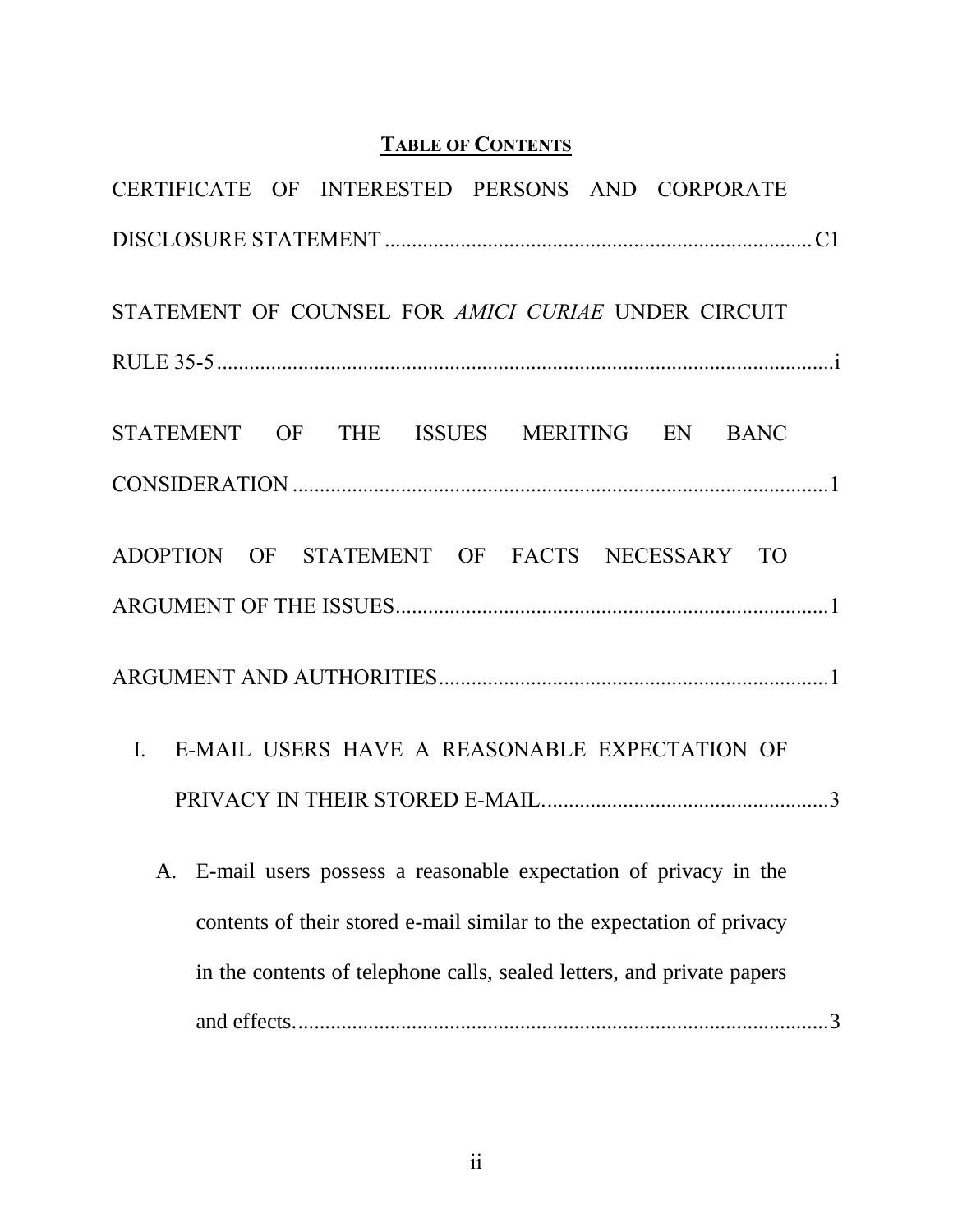| 1.             | E-mail, like the telephone, plays a vital role in private            |  |
|----------------|----------------------------------------------------------------------|--|
|                | communication that reflects users' reasonable expectation of         |  |
|                |                                                                      |  |
| 2.             | Stored e-mail is communications content protected by the Fourth      |  |
|                | Amendment like the content of telephone calls, sealed letters,       |  |
|                |                                                                      |  |
| 3 <sub>1</sub> | The panel's ruling contradicts the near-unanimous weight of          |  |
|                |                                                                      |  |
| <b>B.</b>      | The panel's ruling will justify expansive new police surveillance of |  |
|                |                                                                      |  |
| II.            | THE PLAINTIFF PLED SUFFICIENT FACTS TO SURVIVE A                     |  |
|                |                                                                      |  |
|                |                                                                      |  |
|                |                                                                      |  |
|                |                                                                      |  |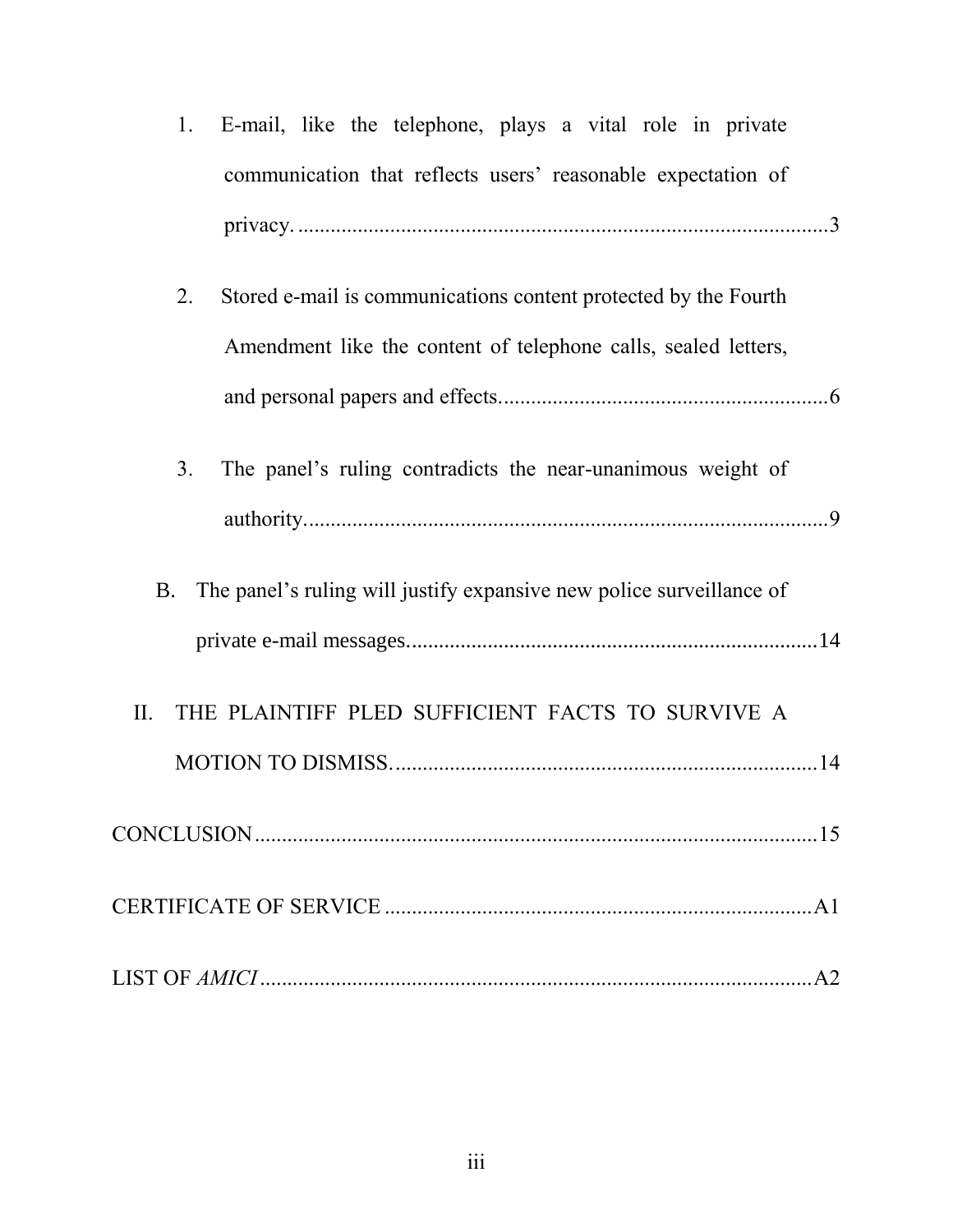# **TABLE OF AUTHORITIES**

| Cases                                                                         |
|-------------------------------------------------------------------------------|
|                                                                               |
|                                                                               |
|                                                                               |
|                                                                               |
| In re Applic. Of U.S. for Orders Authorizing the Use of Pen Registers, 515 F. |
|                                                                               |
|                                                                               |
|                                                                               |
| Pure Power Boot Camp v. Warrior Fitness Boot Camp, 587 F.Supp.2d 548          |
| Quon v. Arch Wireless Operating Co., 529 F.3d 892 (9th Cir. 2008)11           |
|                                                                               |
|                                                                               |
| Stengart v. Loving Care Agency, 2010 N.J. LEXIS 241 (N.J. March 30, 2010)12   |
|                                                                               |
| United States v. Beckett, No. 09-10579, 2010 WL 776049 (11th Cir. March 9,    |
|                                                                               |
|                                                                               |
|                                                                               |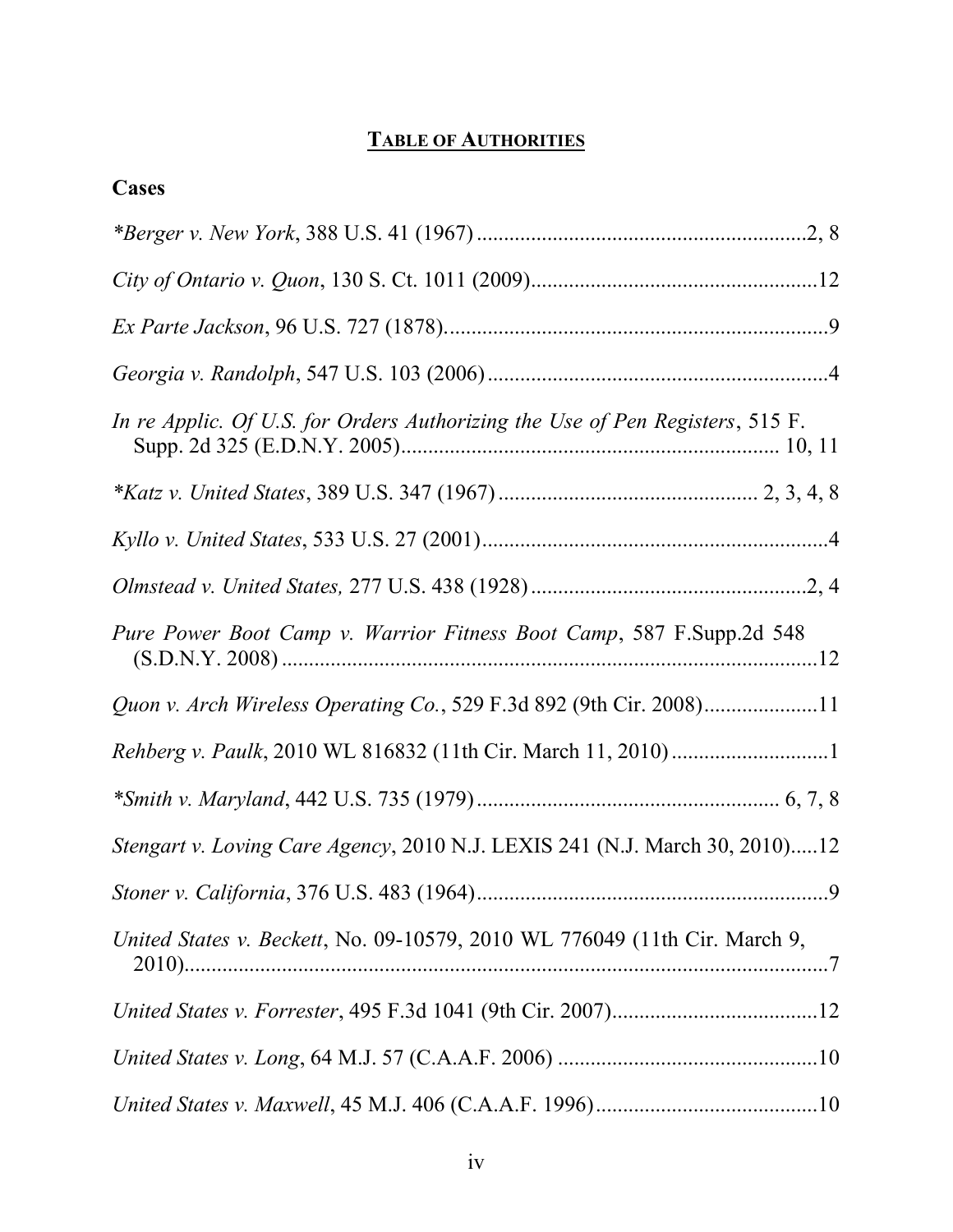| United States v. Thomas, No. 88-6341, 1989 WL 72926 (6th Cir. 1989)                                                                                |
|----------------------------------------------------------------------------------------------------------------------------------------------------|
|                                                                                                                                                    |
|                                                                                                                                                    |
|                                                                                                                                                    |
|                                                                                                                                                    |
|                                                                                                                                                    |
| <b>Statutes</b>                                                                                                                                    |
|                                                                                                                                                    |
|                                                                                                                                                    |
| <b>Other Authorities</b>                                                                                                                           |
| Daniel J. Solove, Digital Dossiers and the Dissipation of Fourth Amendment                                                                         |
| Deidre Mulligan, Reasonable Expectations of Privacy in Electronic<br>Communications: A Critical Perspective on the Electronic Communications       |
| Google, Getting Started with Gmail, available<br>at<br>http://mail.google.com/mail/help/intl/en/start.html (last visited Mar. 30,                  |
| Google Storage,<br>Google,<br>available<br>at<br>http://mail.google.com/support/bin/answer.py?hl=en&answer=39567 (last                             |
| Orin S. Kerr, Applying the Fourth Amendment to the Internet: A General<br>Approach, at http://papers.ssrn.com/sol3/papers.cfm?abstract id=1348322, |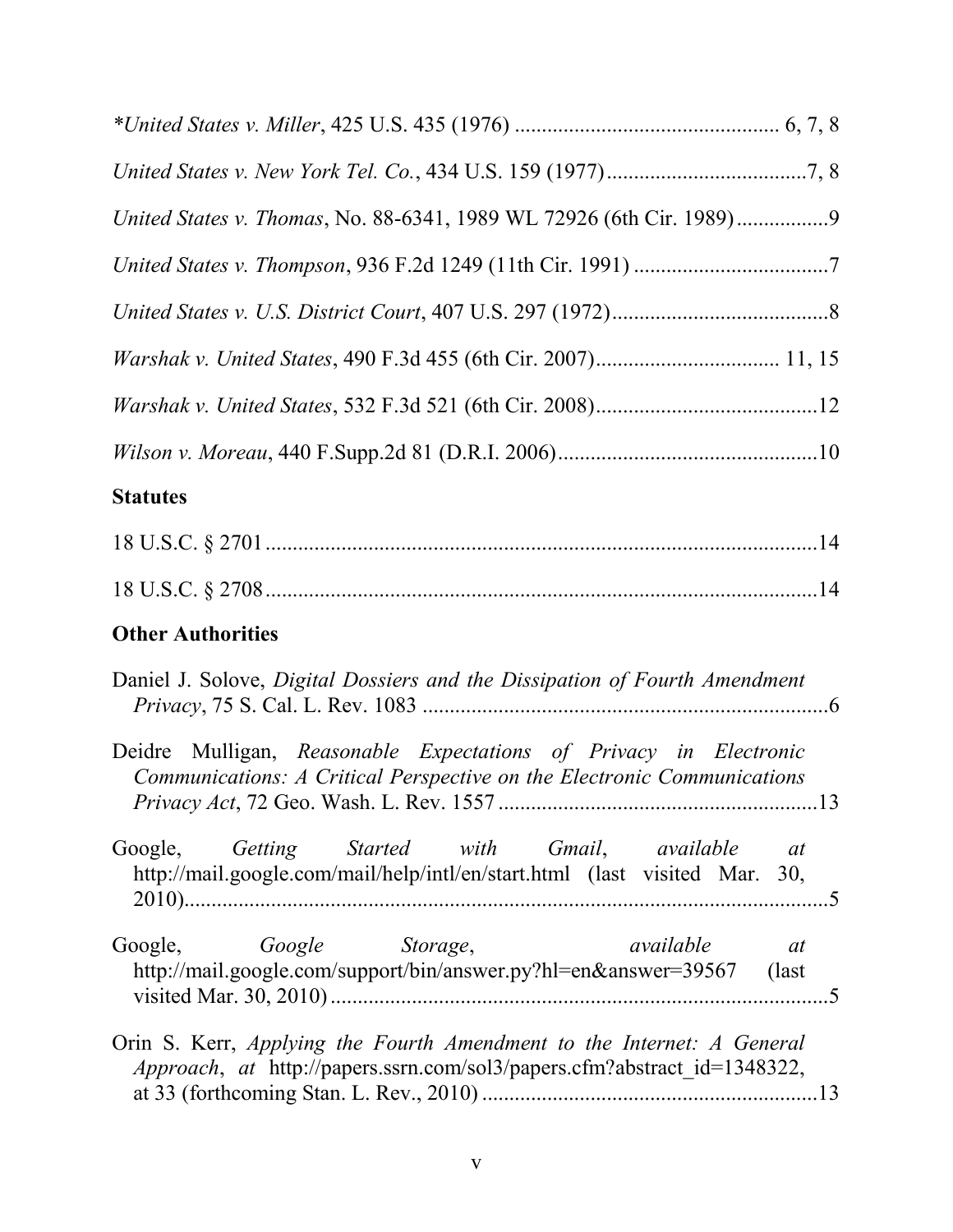| Patricia L. Bellia & Susan Freiwald, Fourth Amendment Protection for Stored                                                                          |  |
|------------------------------------------------------------------------------------------------------------------------------------------------------|--|
| Stephen Henderson, Nothing New Under the Sun? A Technologically Rational<br>Doctrine of Fourth Amendment Search, 56 Mercer L. Rev. 507 (2005)13      |  |
| Susan Freiwald, First Principles of Communications Privacy, 2007 Stan. Tech.                                                                         |  |
| Yahoo!, Yahoo! Mail Help: Organizing and Accessing E-mail, available at<br>http://help.yahoo.com/l/us/yahoo/mail/original/manage/ (last visited Mar. |  |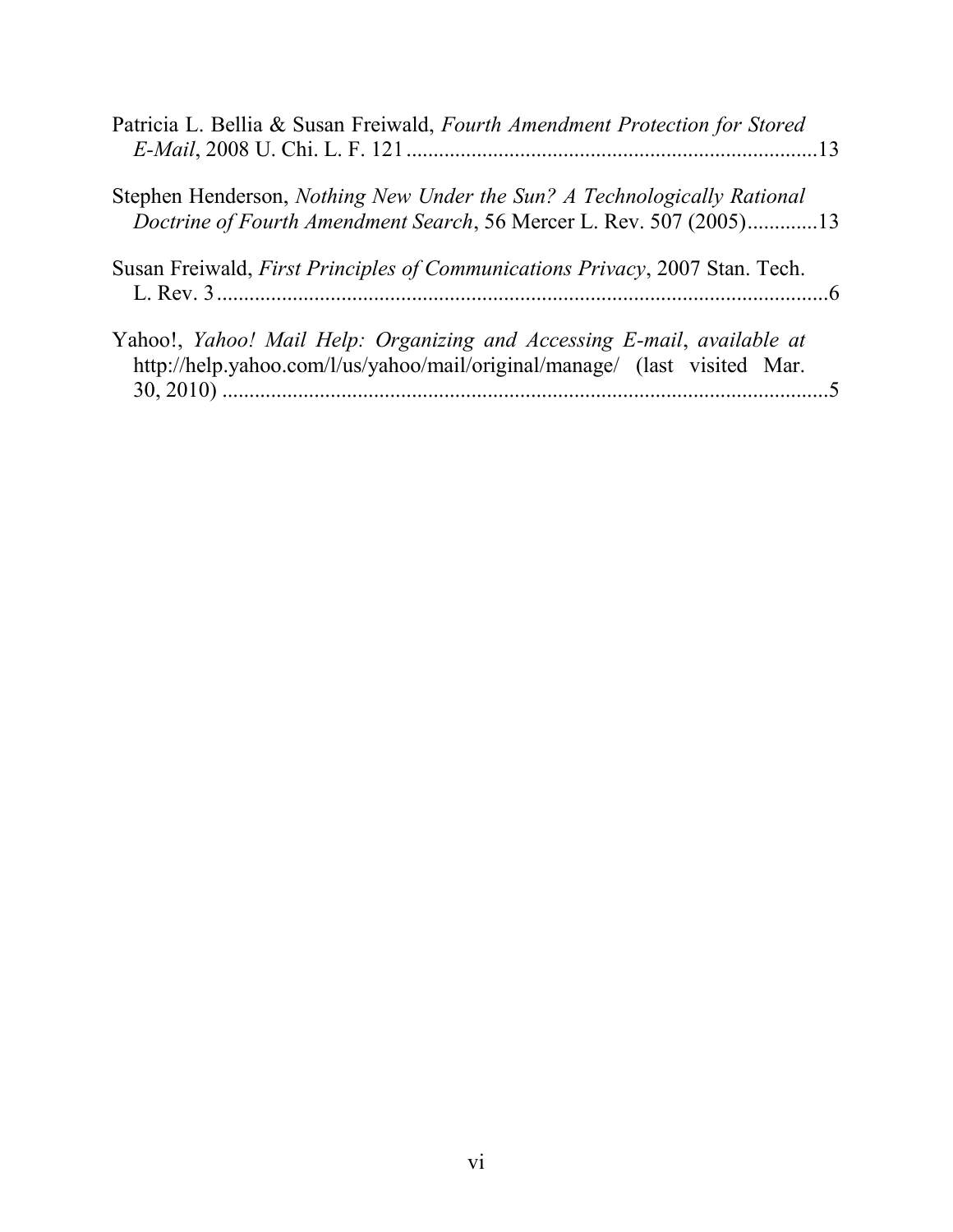#### **STATEMENT OF THE ISSUES MERITING EN BANC CONSIDERATION**

The panel has ruled that individuals do not possess a reasonable expectation of privacy in the contents of stored e-mail messages. This ruling, a significant departure from the great weight of other rulings on this issue, contradicts Supreme Court precedent extending Fourth Amendment protection to communications and places in jeopardy the privacy of millions of e-mail users in this Circuit. *En banc* consideration is merited for these reasons.

### **ADOPTION OF STATEMENT OF FACTS NECESSARY TO ARGUMENT OF THE ISSUES**

*Amici* adopt the "Statement of Facts Necessary to Argument of the Issues" offered in Appellee's petition.

#### **ARGUMENT AND AUTHORITIES**

A group of law professors and instructors submit this brief *amici curiae* in support of Appellee Charles Rehberg. *Amici* urge this Court to rehear, as a panel or *en banc*, the opinion filed March 11, 2010, *Rehberg v. Paulk*, 2010 WL 816832 (11th Cir. March 11, 2010), and to affirm the District Court's order denying qualified and absolute immunity to Appellants on the basis of the pleadings alone.

By its opinion, the Court has stripped all e-mail messages of protection under the Fourth Amendment to the U.S. Constitution. Because of this ruling, law enforcement officers can now scrutinize the stored, private e-mail communications of any person, unrestricted by the Constitution. For example, this ruling permits the police to manufacture facially invalid process—as the complaint in this case alleges former District Attorney Hodges did here—compelling e-mail providers to turn over the personal, private communications of their customers without running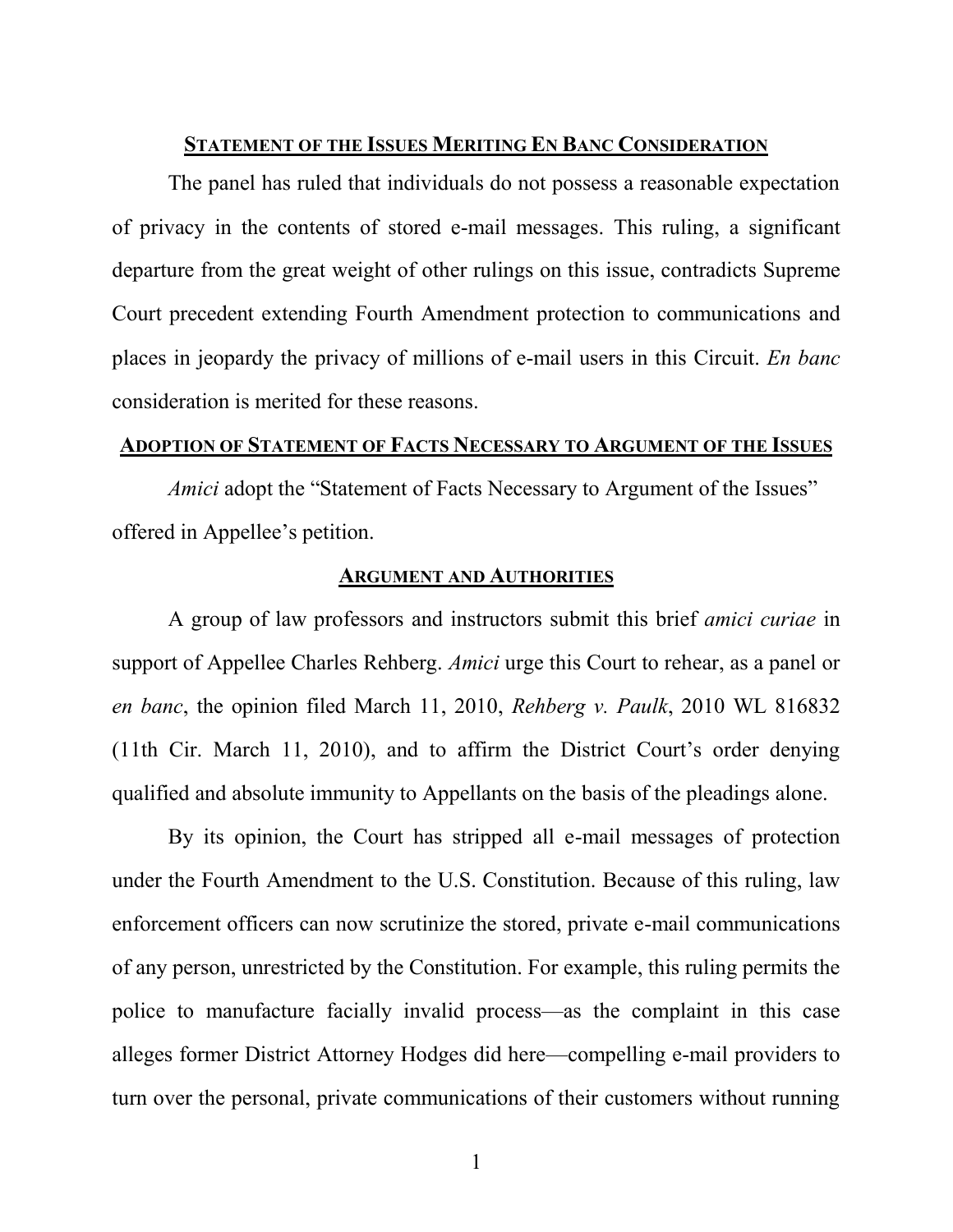afoul of the Fourth Amendment.

The impact of this ruling is hard to exaggerate. Millions of Americans use email every day for practically every type of personal activity and for myriad private uses: to send and receive family photos, requests for personal advice, love letters, personal financial documents, trade secrets, and legally privileged communications. People trust this medium for sensitive and private messages because they expect that personal e-mails sent and received over the Internet are like sealed letters, telephone calls, or papers stored in a home. Yet the panel's ruling announces to all e-mail users in this Circuit that, contrary to their settled expectations, they have been sending and storing a twenty-first century version of a postcard, with no constitutional protection from arbitrary government intrusion.

In 1928 the Supreme Court was faced with a similar choice regarding the Fourth Amendment's application to a new communications technology, took the wrong path, and held that the Fourth Amendment did not protect the privacy of telephone calls. *See Olmstead v. United States,* 277 U.S. 438, 464-65 (1928) (government's wiretapping of telephone lines outside of bootlegging suspect's home and offices was not a search or seizure because there was no entry into the suspect's properties). In 1967, the Supreme Court recognized *Olmstead* to have been an error that had left telephone users unprotected by the Constitution for nearly half a century. *Berger v. New York*, 388 U.S. 41 (1967) (state's electronic eavesdropping statute facially unconstitutional for lack of adequate Fourth Amendment safeguards); *Katz v. United States*, 389 U.S. 347 (1967) (finding a Fourth Amendment expectation of privacy in telephone calls made from a closed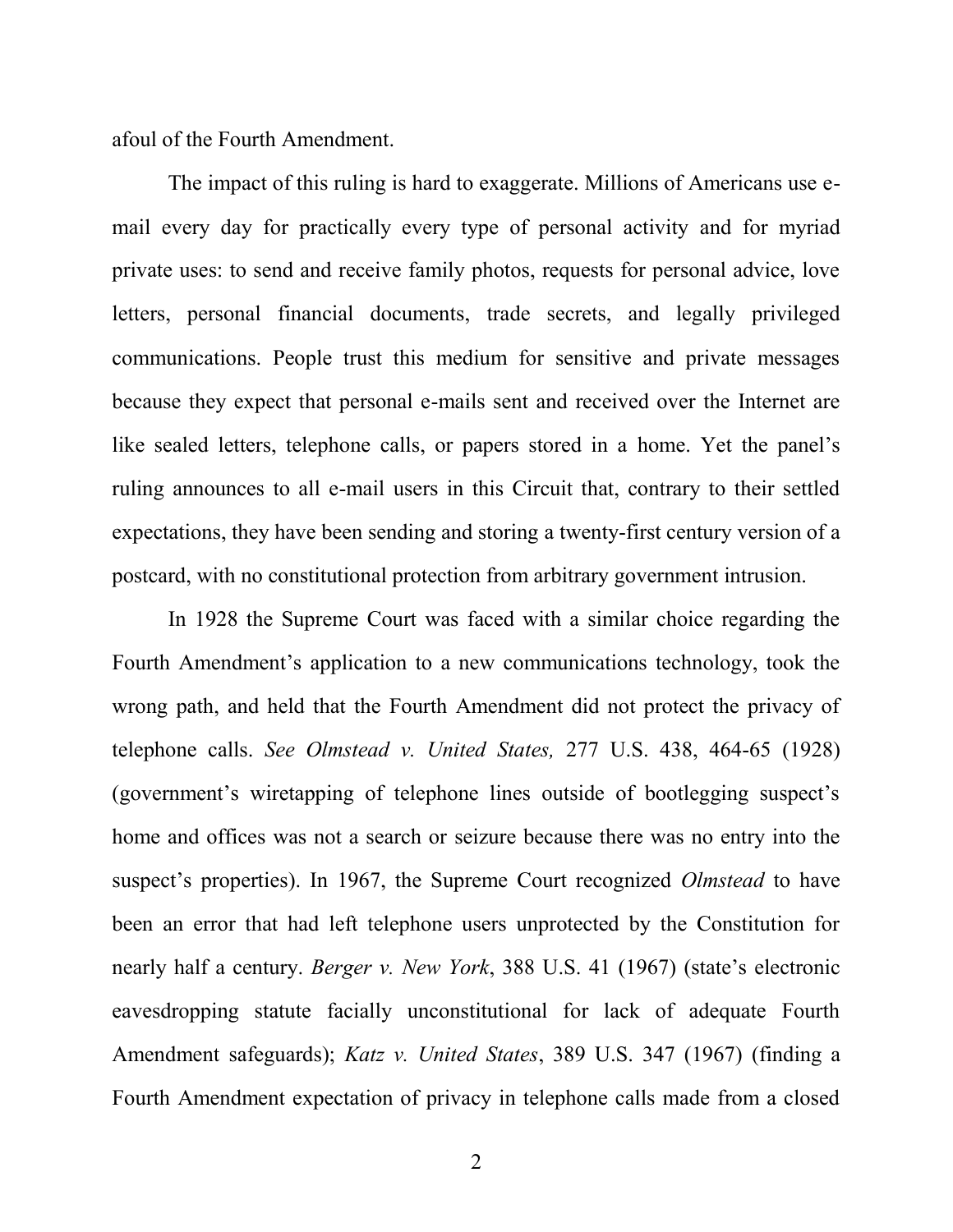phone booth).

This Court should reconsider its ruling to avoid the mistake of *Olmstead* and instead follow the lessons of *Berger* and *Katz*. *Amici* submit this brief in support of Mr. Rehberg and the millions of other e-mail account holders whose privacy is at stake by explaining why widespread, reasonable expectations of privacy in stored e-mail should be protected by the Fourth Amendment.

# **I. E-MAIL USERS HAVE A REASONABLE EXPECTATION OF PRIVACY IN THEIR STORED E-MAIL.**

Under the reasoning of *Katz*, the touchstone of modern Fourth Amendment doctrine, e-mail users have a constitutionally protected "reasonable expectation of privacy" in their stored e-mail messages. *See id.*, 389 U.S. at 360-61 (Harlan, J., concurring). Fourth Amendment protections apply where "a person [has] exhibited an actual (subjective) expectation of privacy . . . that society is prepared to recognize as [objectively] 'reasonable.'" *Id.* The reasonableness of an expectation of privacy in the contents of stored e-mails is analogous to society's constitutionally-protected expectations of privacy in the contents of phone calls, the contents of sealed postal mail, and private papers and effects.

- **A. E-mail users possess a reasonable expectation of privacy in the contents of their stored e-mail similar to the expectation of privacy in the contents of telephone calls, sealed letters, and private papers and effects.**
	- **1. E-mail, like the telephone, plays a vital role in private communication that reflects users' reasonable expectation of privacy.**

The Supreme Court in *Katz* rejected *Olmstead*'s rigid property-based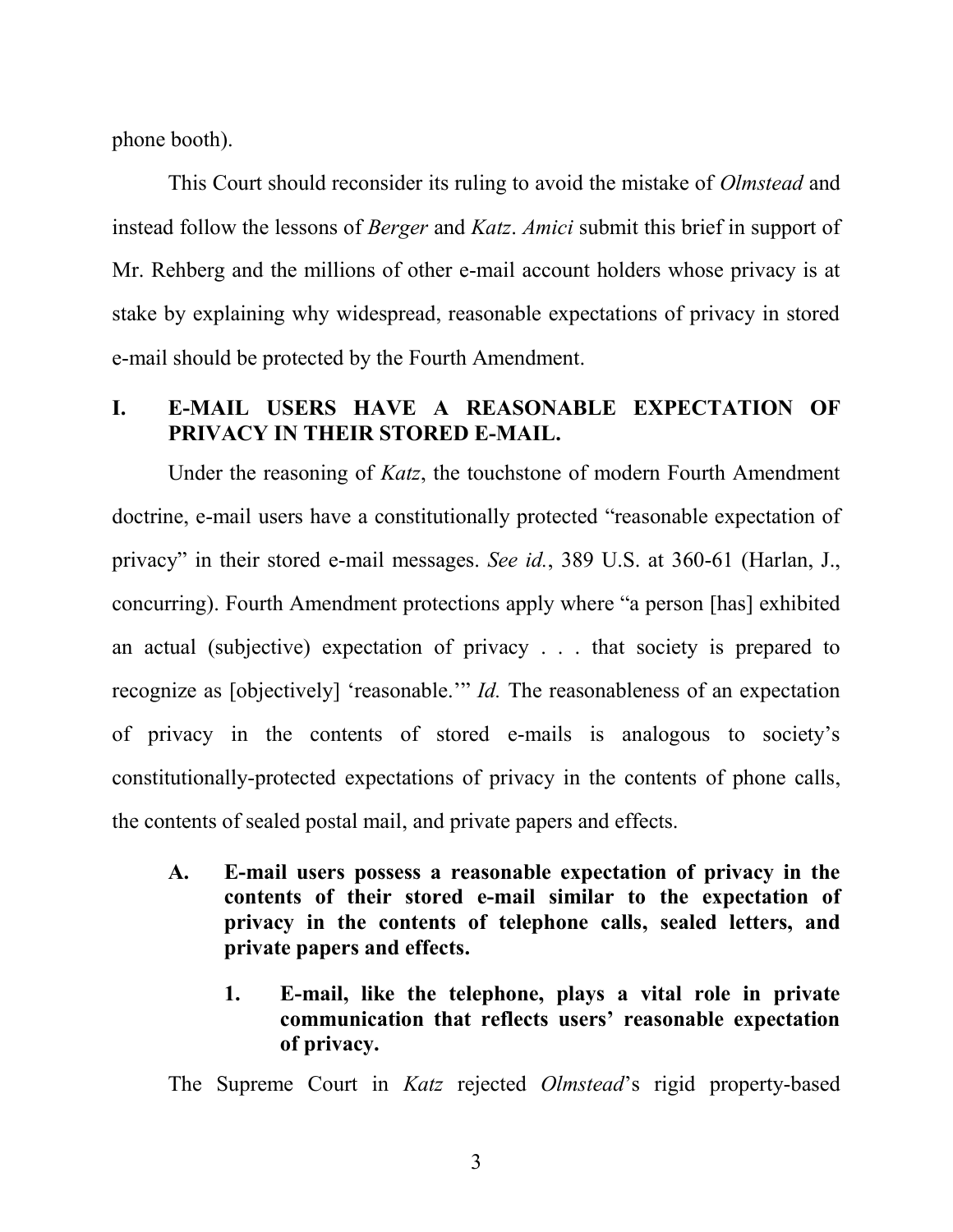conception of the Fourth Amendment, holding instead that "the Fourth" Amendment protects, people, not places." *Id.* at 351. Even though Mr. Katz's telephone conversations were intangible and not "houses, papers, [or] effects," and even though they were transmitted via the telephone company's property, they were protected by the Fourth Amendment against search or seizure by the government. *Compare id*. *with Olmstead,* 277 U.S. at 465. Mr. Rehberg's stored email messages, and those of the typical e-mail account holder, are no different.

*Katz* recognized that the Fourth Amendment protects society's shared expectations about what is private, and applied Fourth Amendment protections based on the telephone's vital societal role as a medium for private communication. *Id.* at 352 ("To read the Constitution more narrowly is to ignore the vital role that the public telephone has come to play in private communication."). In 1967, society's reliance on public telephones for private communication established both the subjective expectation that phone calls were private as well as the objective reasonableness of that expectation giving rise to Fourth Amendment protection. *See id*.

Since *Katz*, the Supreme Court has looked regularly to societal expectations in elaborating the Fourth Amendment, particularly when scrutinizing new technologies. *See Georgia v. Randolph*, 547 U.S. 103, 111 (2006) (finding search based on spouse's consent over target's objection unreasonable based on "widely" shared social expectations" and "commonly held understanding[s]"); *Kyllo v. United States*, 533 U.S. 27, 34 (2001) (recognizing that technological advances must not be allowed to erode society's expectation in "that degree of privacy"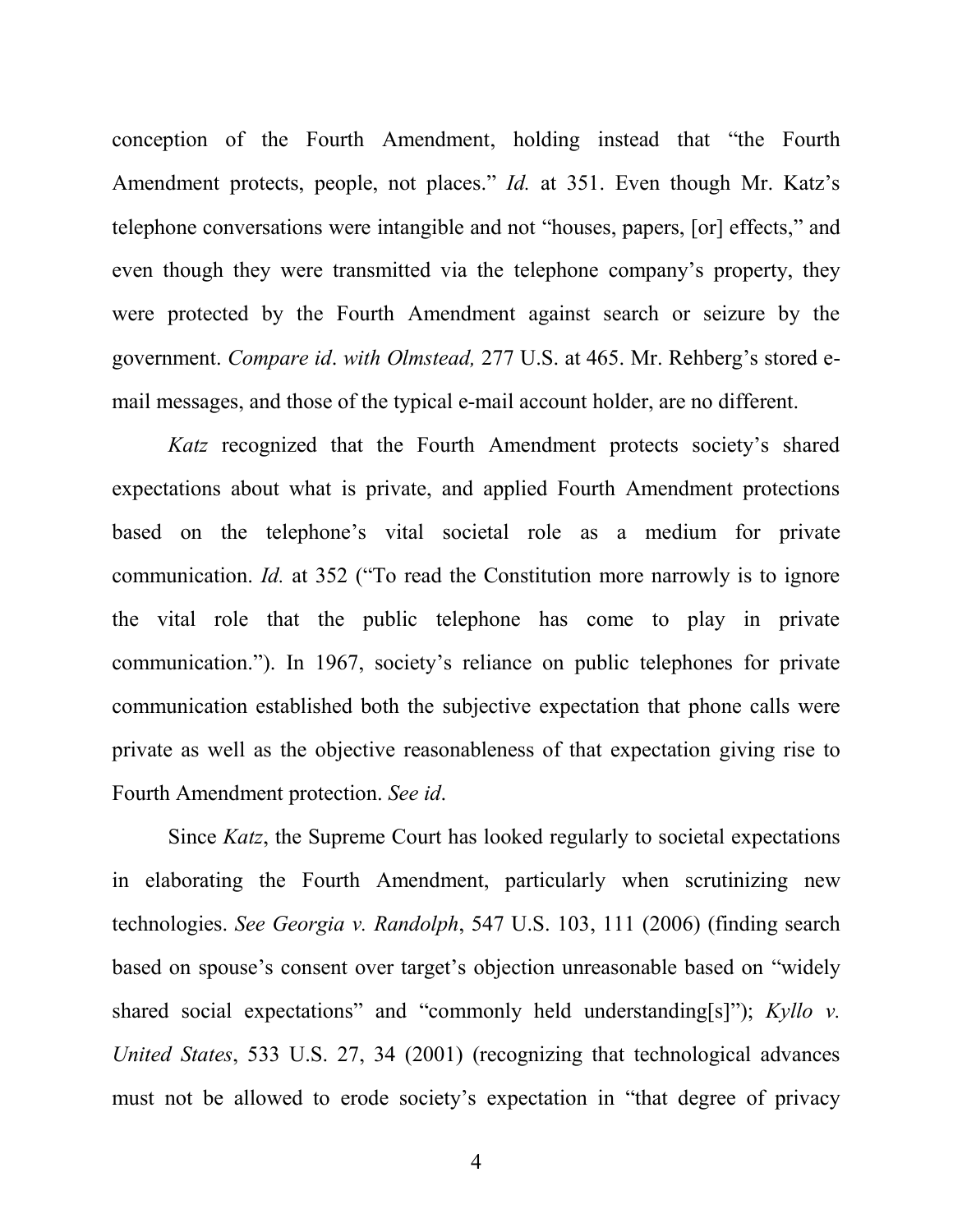against government that existed when the Fourth Amendment was adopted.").

Based on society's extensive use of e-mail for private, sensitive communications, it is plain that society expects and relies on the privacy of messages sent or received using this medium just as it relies on the privacy of the telephone system. It is equally plain that society expects privacy in *stored* e-mail messages: e-mail users often store many if not all of their personal messages with their providers after they have been sent or received, rather than downloading them onto their own computers.<sup>1</sup> Indeed, the largest e-mail services are popular precisely because they offer users huge amounts of computer disk space to warehouse their e-mails for perpetual storage.<sup>2</sup> In light of these societal patterns, to hold that the hundreds of millions of people who store their e-mail messages with providers such as Google, Microsoft, or Yahoo! lack either a subjective or objective expectation of privacy makes no sense, and would plainly violate *Katz* by failing to defer to society's expectations of privacy.

l

<sup>&</sup>lt;sup>1</sup> Many e-mail users lack the option of storing e-mail on their own computers. For example, users of Yahoo!'s web-based e-mail service can view e-mail on the service's web site, but cannot download e-mail to their computers. *See* Yahoo!, *Yahoo! Mail Help: Organizing and Accessing E-mail*, *available at*  http://help.yahoo.com/l/us/yahoo/mail/original/manage/ (visited Mar. 30, 2010).

<sup>&</sup>lt;sup>2</sup> For example, Google's "Gmail" service offers more than seven gigabytes of free storage space. Google, *Google Storage*, *available at*  http://mail.google.com/support/bin/answer.py?hl=en&answer=39567 (visited Mar. 30, 2010). Google also encourages its users not to throw messages away. Google, *Getting Started with Gmail*, *available at* http://mail.google.com/mail/help/intl/en/start.html (visited Mar. 30, 2010) ("Don't waste time deleting . . . . [T]he typical user can go years without deleting a single message.").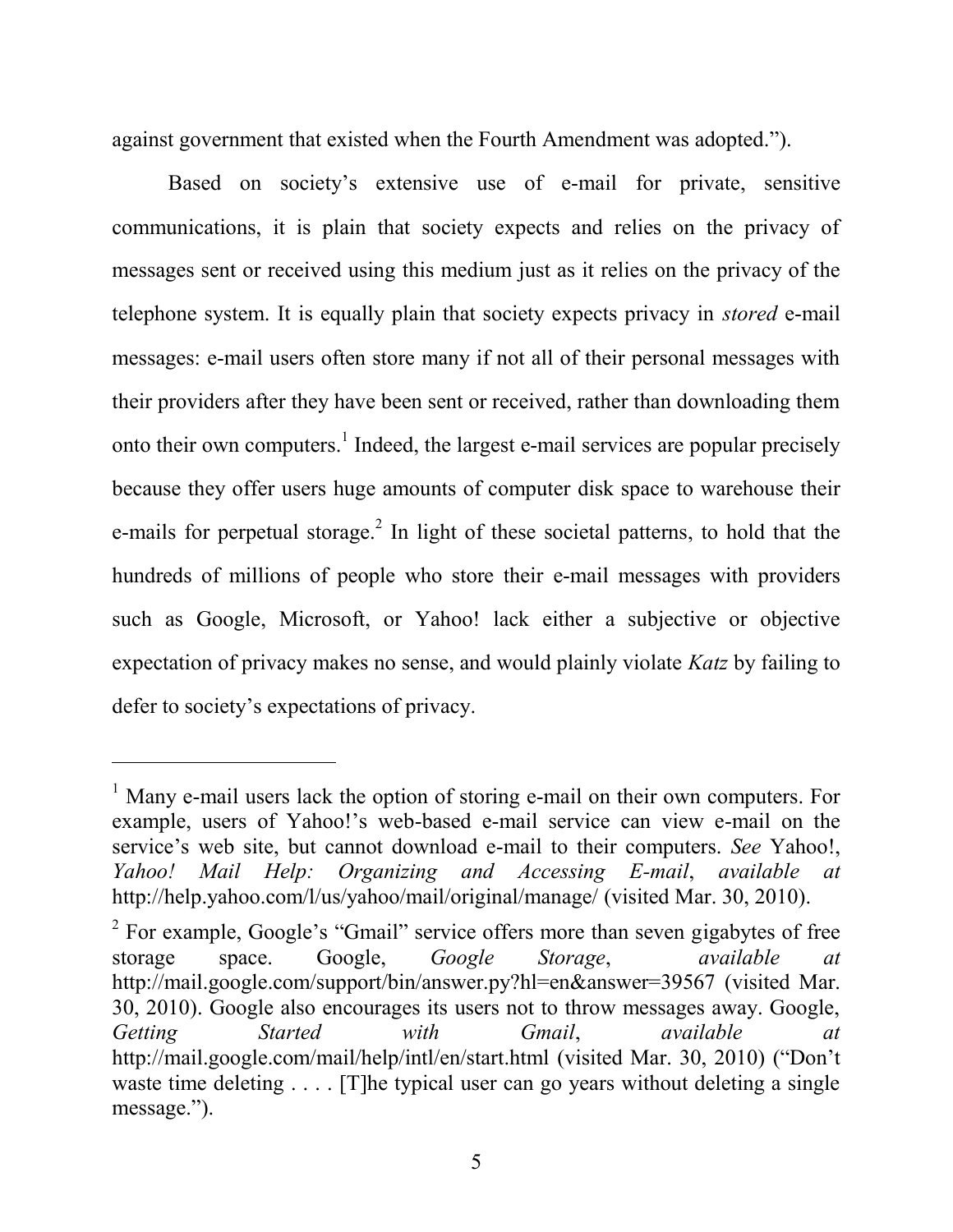# **2. Stored e-mail is communications content protected by the Fourth Amendment like the content of telephone calls, sealed letters, and personal papers and effects.**

The three-judge panel relied, in part, on the Supreme Court's decisions in *Smith v. Maryland*, 442 U.S. 735 (1979), and *United States v. Miller*, 425 U.S. 435 (1976), in justifying its conclusion that the *content* of stored e-mail deserves no Fourth Amendment protection. Not only do these cases not support this conclusion, they stand for the opposite conclusion*; Smith* and *Miller* draw a line between constitutionally-unprotected information voluntarily conveyed to third parties for use by the third parties and constitutionally-protected contents of communications.

The *Smith* court distinguished the contents of phone calls, which it reaffirmed are protected by the Fourth Amendment under *Katz*, from the dialed phone numbers acquired by "pen register" surveillance, which it held are not protected. 442 U.S. at 741-42.<sup>3</sup> Smith concluded that dialed phone numbers are not protected by the Fourth Amendment because "a person has no legitimate expectation of privacy in information he voluntarily turns over to third parties," as that person has "assumed the risk" that the information "revealed" to the third party will be conveyed to the government. *Id.* at 743-744 (citing *United States v.* 

l

<sup>&</sup>lt;sup>3</sup> Some scholars, including several of the *amici*, have written articles criticizing the reasoning in *Smith* and *Miller*, and have urged courts to apply different rules to modern communications. *E.g.,* Susan Freiwald, *First Principles of Communications Privacy*, 2007 Stan. Tech. L. Rev. 3, ¶¶ 46-49; Daniel J. Solove, *Digital Dossiers and the Dissipation of Fourth Amendment Privacy*, 75 S. Cal. L. Rev. 1083, 1137-38. For the present brief, however, *amici* do not rely on these arguments and argue instead that even assuming the direct applicability of these cases to modern communications, the contents of stored e-mail messages are fully protected by the Fourth Amendment.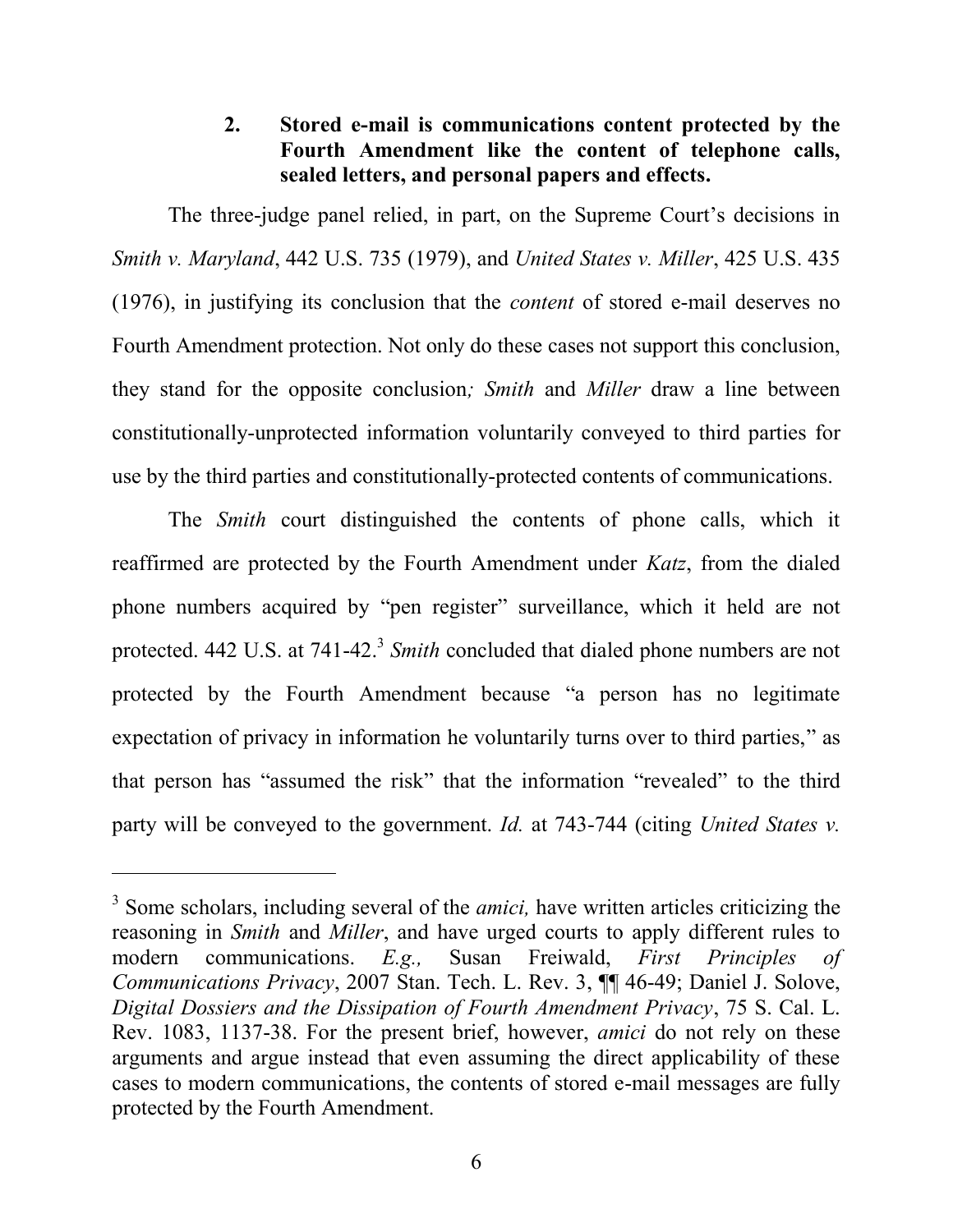*Miller*, 425 U.S. 435, 442-44 (1976) (bank customer had no reasonable expectation of privacy in checks, financial statements, and deposit slips held by bank)). Despite the fact that the electrical impulses constituting the contents of a telephone conversation are just as exposed to telephone company equipment as dialed numbers, *Smith* made clear that its holding did not disturb *Katz*'s reasoning because "pen registers do not acquire the *contents* of communications." *Id.* at 741 (emphasis in original); *accord United States v. Thompson*, 936 F.2d 1249, 1252 (11th Cir. 1991) (noting that "a device which *merely* records the numbers dialed from a particular telephone line" does not violate the Fourth Amendment) (emphasis added).

*Smith* thus confirms that spying on what callers say is more invasive than knowing what phone numbers they dial. 442 U.S. at 741 (pen registers "disclose" *only* the telephone numbers that have been dialed . . . [not] the purport of any communication between the caller and the recipient.") (emphasis added) (quoting *United States v. New York Tel. Co.*, 434 U.S. 159, 167 (1977)). This Court has embraced this reasoning; a mere two days before the panel issued the *Rehberg*  opinion, another, similarly-composed panel, relied on the distinction between the contents of communications and information we voluntarily disclose to providers. *United States v. Beckett*, No. 09-10579, 2010 WL 776049, at \*4 (11th Cir. March 9, 2010) ("Beckett could not have had a reasonable expectation of privacy in the information that was obtained from the ISPs and the phone companies. The investigators did not recover any information related to content.") (unpublished *per curiam* opinion by Judges Hull, Wilson, and Anderson).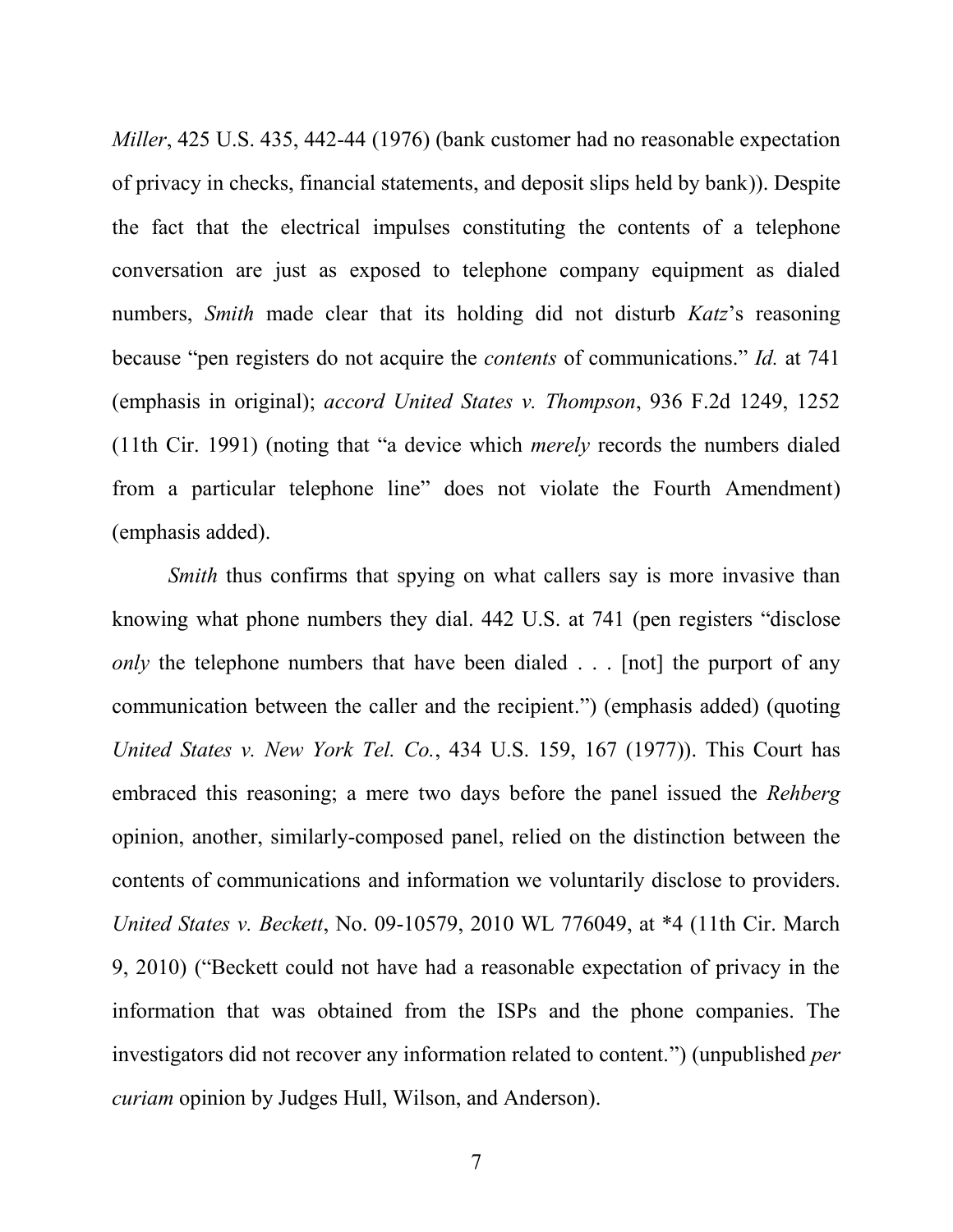Moreover, the content of stored e-mail—like the phone call content protected under *Katz* and *Smith*—is in no way analogous to the business records in *Miller*, but is instead like the contents of the home, or one's private papers and effects. As the *Miller* court explained, distinguishing *Katz*, "the documents subpoenaed [were] not respondent's 'private papers'" nor his "confidential communications." *Miller*, 425 U.S. at 440, 442. "Instead, these [were] the business records of the banks," which "pertain[ed] to transactions to which the bank was itself a party," *id.* at 440, and contained only information "exposed to [the bank's] employees in the ordinary course of business." *Id.* at 442.

In contrast, the eavesdropping in *Katz* constituted a search and seizure of Katz's intangible conversations, which were constitutionally akin to his tangible papers and effects. *See Katz*, 389 U.S. at 352-53 (finding that "[t]he Government's activities in electronically listening to and recording the petitioner's *words* violated the privacy upon which he justifiably relied.") (emphasis added). The Supreme Court has reaffirmed many times that, under the Constitution, conversations are like papers and effects, not mere business records. *See Berger*, 388 U.S. at 51 (holding conversations protected by the Fourth Amendment); *id.* at 63 (treating conversations akin to "the innermost secrets of one's home or office"); *Smith*, 442 U.S. at 741-42 (finding no search or seizure because the surveillance devices at issue did not disclose "*the purport of any communication* between the caller and the recipient.‖) (emphasis added) (quoting *New York Tel. Co.*, 434 U.S. at 167 (1977)); *United States v. U.S. District Court*, 407 U.S. 297, 313 (1972) ("[T]he broad and unsuspected governmental incursions into *conversational privacy* which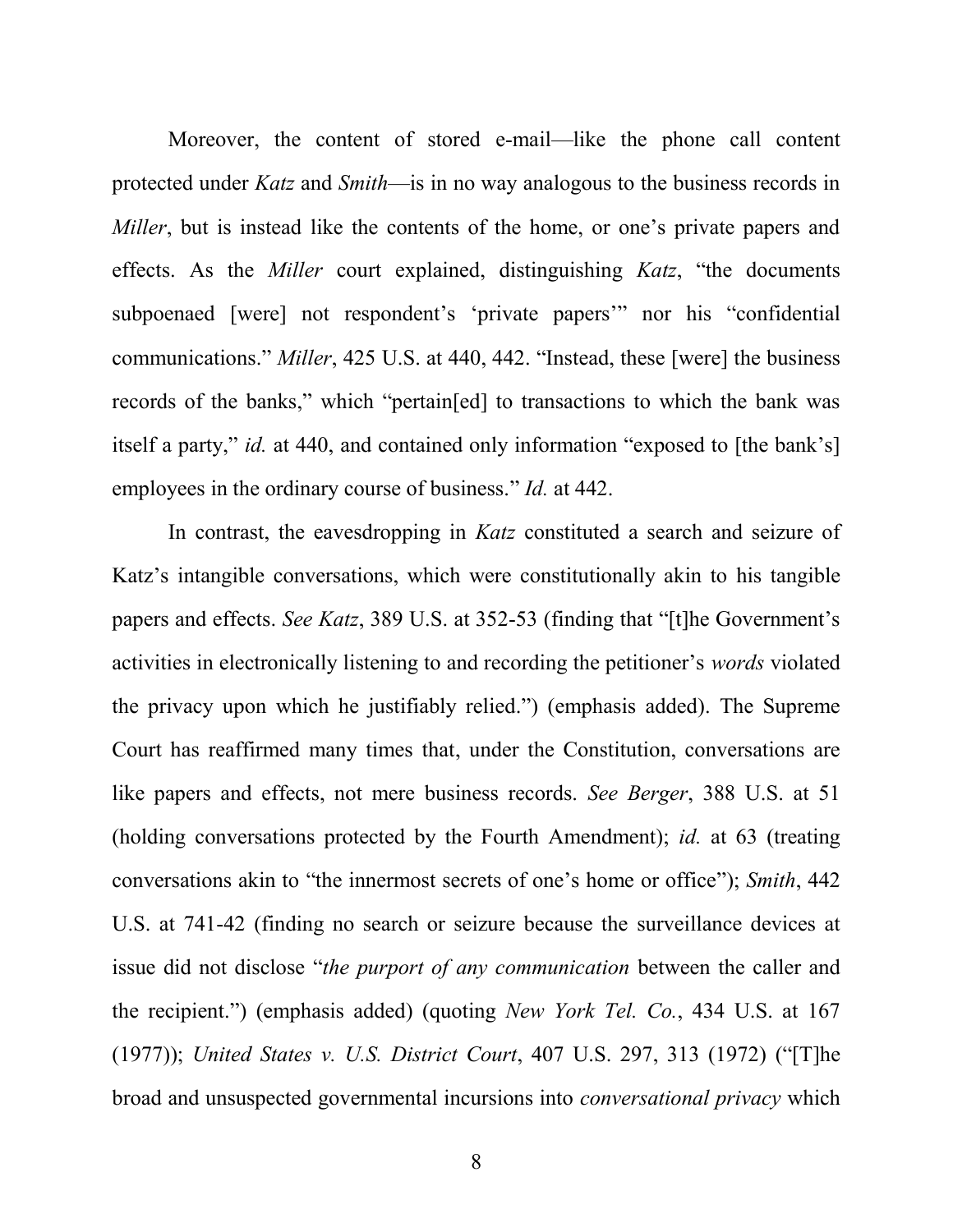electronic surveillance entails necessitate the application of Fourth Amendment safeguards.") (emphasis added). These cases confirm that the Fourth Amendment protects *the content of private conversations*, whether tangible or intangible and regardless of the technology by which those conversations are transmitted.

Many other constitutional analogies apply as well. The Supreme Court has recognized expectations of privacy in the contents of sealed packages and letters. *Ex Parte Jackson*, 96 U.S. 727, 733 (1878). Bank customers expect privacy in the contents of their safe deposit boxes. *United States v. Thomas*, No. 88-6341, 1989 WL 72926, at \*2 (6th Cir. July 5, 1989), . Tenants in rented residences and hotel rooms maintain Fourth Amendment privacy in their units while they occupy them. *Stoner v. California*, 376 U.S. 483, 489 (1964). The fact that owners and hotel managers may be entitled to enter the premises does nothing to diminish the tenant's expectations against the government. *Id.* Users expect their stored e-mail messages to be treated as privately as any of the above, as evidenced by the sensitivity of the messages they send and amount of information they store.

In the Internet age, many of our most important private conversations have migrated from the telephone and sealed envelope to the e-mail server, and we see no principled reason to depart from the Supreme Court's repeated holdings about conversational privacy. *Katz* and *Smith* require that this Court afford stored e-mail the same protection as papers and effects stored in a person's home.

### **3. The panel's ruling contradicts the near-unanimous weight of authority.**

Not only did the panel disregard the lessons of *Smith* and *Katz*, but also it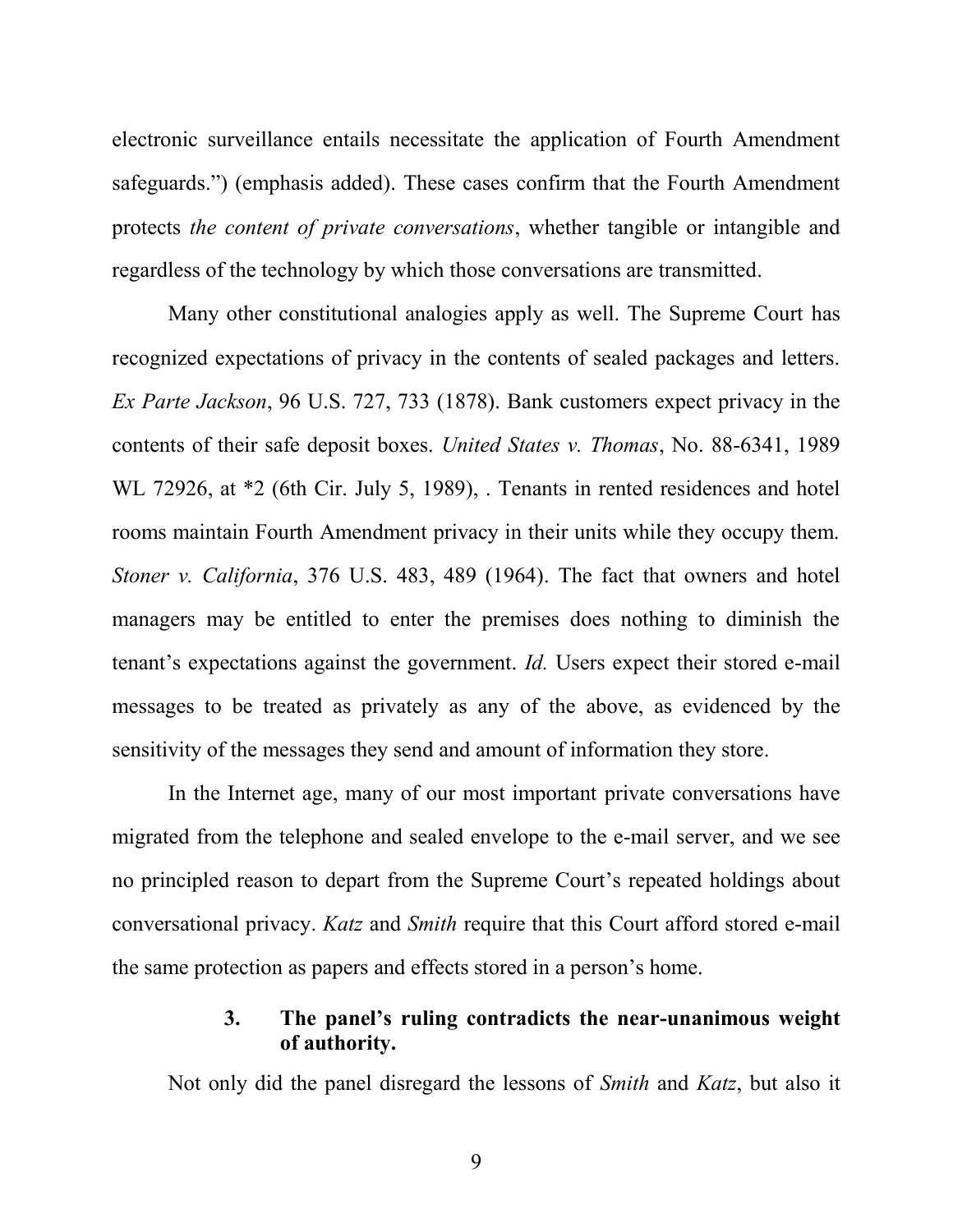went against the great weight of authority, breaking with a long line of judges and legal scholars who have all concluded that the Fourth Amendment protects the reasonable expectation of privacy users have in stored e-mail messages. Two federal, military appellate have afforded Fourth Amendment protection to e-mails. *See, e.g.*, *United States v. Maxwell*, 45 M.J. 406, 418-19 (C.A.A.F. 1996); *United States v. Long*, 64 M.J. 57, 65 (C.A.A.F. 2006). Many Article III courts have agreed. A judge in the District of Rhode Island has held that users possess Fourth Amendment rights in e-mail accounts operated by private providers. *Wilson v. Moreau*, 440 F.Supp.2d 81, 108 (D.R.I. 2006) (finding "a reasonable expectation of privacy in [a user's] personal Yahoo e-mail account"). Similarly, a judge in the Eastern District of New York has ruled that the numbers dialed on a telephone *after* a call has been initiated—numbers like account numbers sent to a bank or the commands sent to a voice mail system—are protected contents under *Katz* and distinguishable from unprotected numbers dialed to initiate a call under *Smith*. *In re Applic. of U.S. for Orders Authorizing the Use of Pen Registers*, 515 F. Supp. 2d 325, 336 (E.D.N.Y. 2005).

Importantly, none of these judges applied the assumption of risk rationale of *Miller* to e-mail. As one put it,

The "assumption of risk" . . . is far from absolute. "Otherwise phone" conversations would never be protected, merely because the telephone company can access them; letters would never be protected, by virtue of the Postal Service's ability to access them; the contents of shared safe deposit boxes or storage lockers would never be protected, by virtue of the bank or storage company's ability to access them." These consequences of an extension of the assumption of risk doctrine are not acceptable under the Fourth Amendment.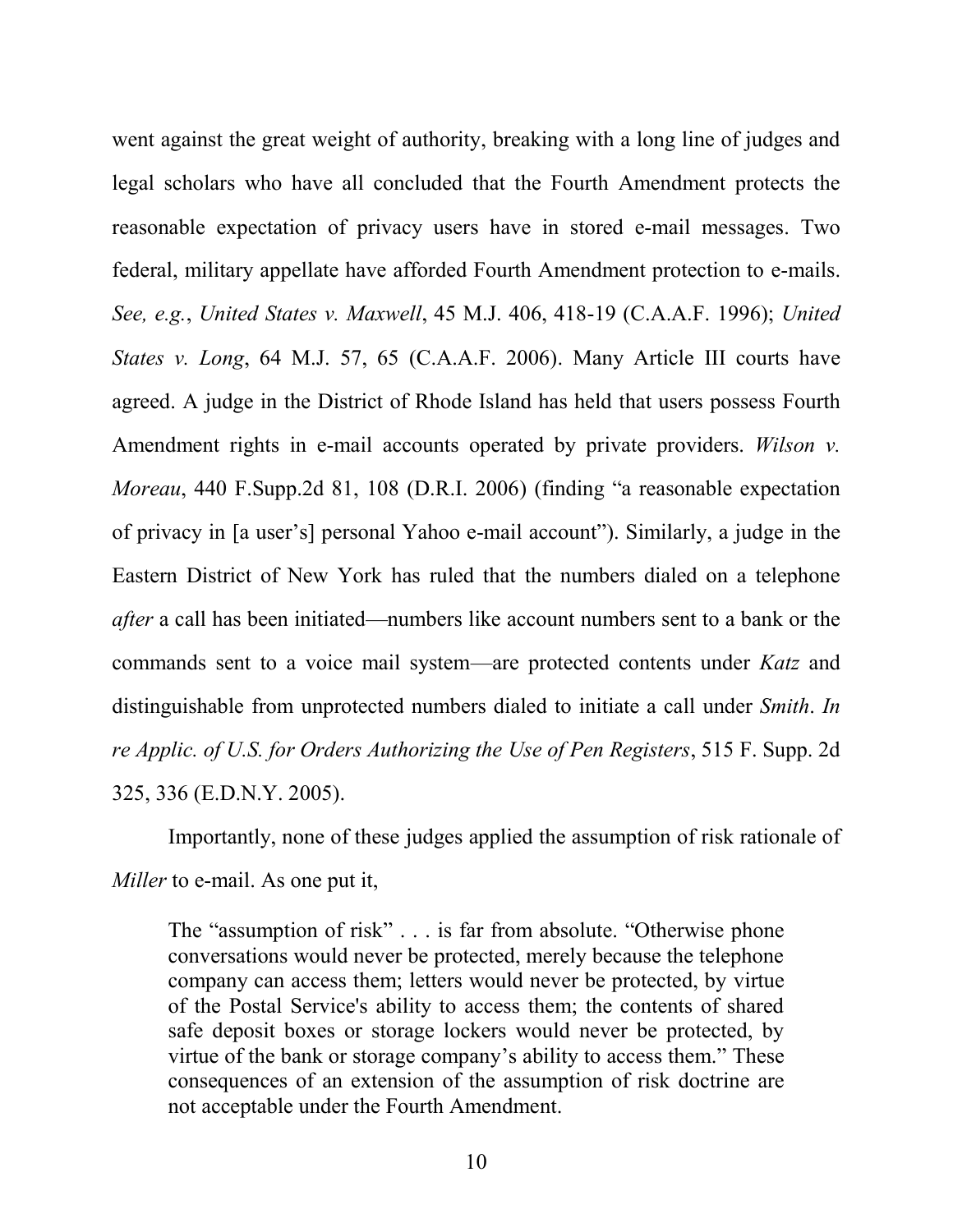*Id.* at 338 (citations removed).

Courts of Appeal have concurred. Both the Sixth and Ninth Circuits have extended Fourth Amendment protection to the contents of electronic communications, albeit in opinions both now vacated. First, in *Warshak v. United States*, 490 F.3d 455 (6th Cir. 2007), the Sixth Circuit noted that "like the telephone earlier in our history, e-mail is an ever increasing mode of private communication, and protecting shared communications through this medium is as important to Fourth Amendment principles today as protecting telephone conversations has been in the past." *Id.* at 473. It expressly rejected the assumption-of-risk rationale for stored e-mail, finding that "simply because the phone company or the ISP *could* access the content of e-mail and phone calls, the privacy expectation in the content of either is not diminished, because there is a settled expectation that the ISP or the phone company will not do so as a matter of course." *Id.* at 471 (emphasis in original). Importantly, the court explained that its earlier decision in *Guest v. Leis*, which is the principal opinion relied upon by the three-judge panel in *Rehberg*, should not be read to deny constitutional protection to the contents of e-mail messages. *Id.* at 472 ("*Guest* did not hold that the mere use of an intermediary such as an ISP to send and receive e-mails amounted to a waiver of a legitimate expectation of privacy."). Second, and in similar terms, the Ninth Circuit found that users of a text messaging service possessed a Fourth Amendment reasonable expectation of privacy, because it could find "no meaningful distinction between text messages and letters." *Quon v. Arch Wireless Operating Co.*, 529 F.3d 892, 506 (9th Cir. 2008). Although both of these opinions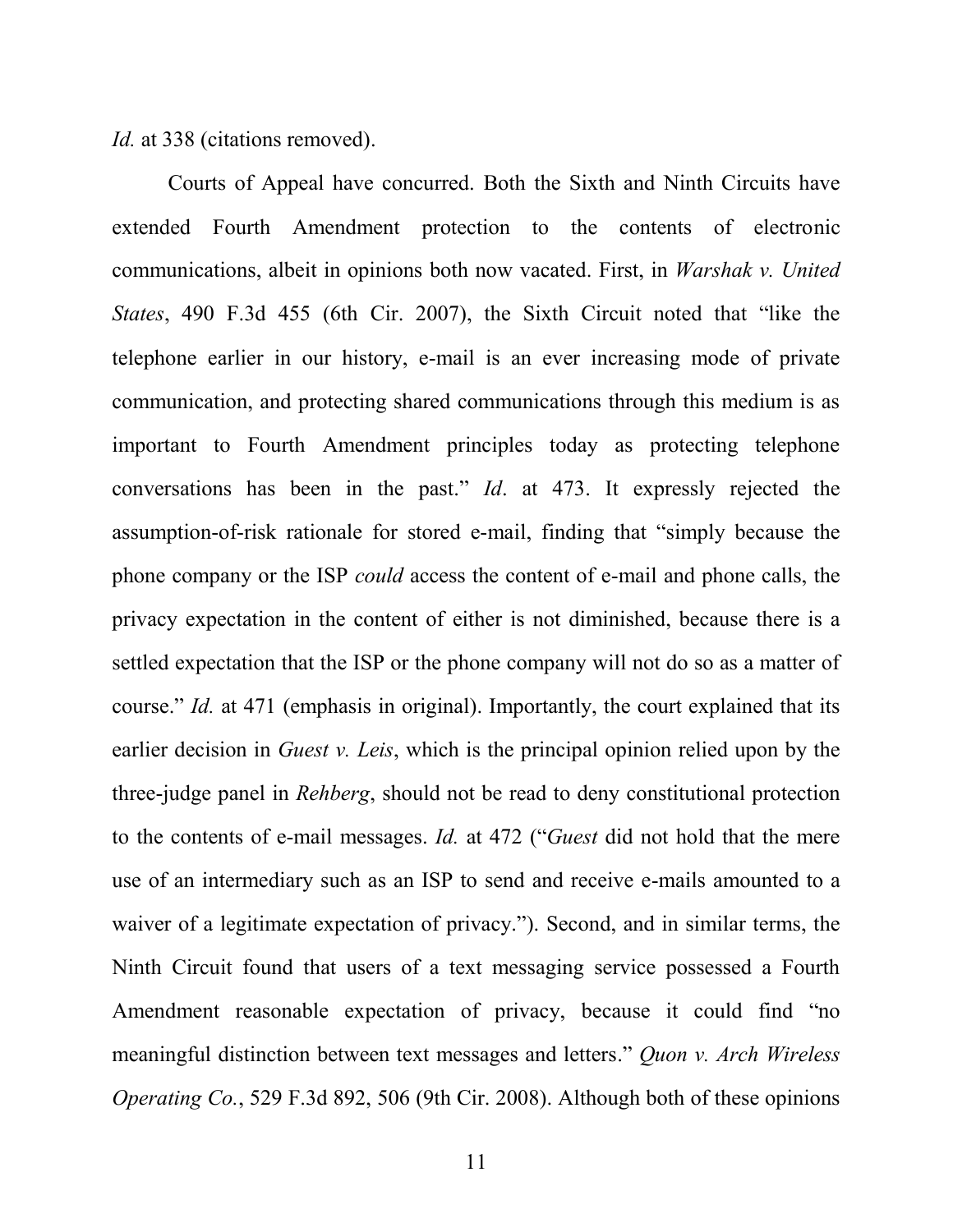have now been vacated—*Warshak* as not ripe, *Warshak v. United States*, 532 F.3d 521, 523 (6th Cir. 2008), *Quon* by the Supreme Court upon its grant of certiorari, *City of Ontario v. Quon*, 130 S. Ct. 1011 (2009)—we nevertheless commend to this Court each opinion's persuasive discussion of the reasonable expectation of privacy of e-mail. *Warshak* provides a detailed and careful explanation for why email contents are constitutionally protected. *Quon* directly applies the Ninth Circuit's earlier reasoning in *United States v. Forrester*, 495 F.3d 1041 (9th Cir. 2007). In *Forrester*, the Ninth Circuit analogized electronic mail to physical mail:

E-mail, like physical mail, has an outside address ‗visible' to the third-party carriers that transmit it to its intended location, and also a package of content that the sender presumes will be read only by the intended recipient. The privacy interests in these two forms of communication are identical. The contents may deserve Fourth Amendment protection, but the address and size of the package do not.

*Id.* at 1049

Finally, courts have found expectations of privacy in e-mail outside the Fourth Amendment context. For example, several courts have extended the attorney-client privilege to e-mail messages, finding both subjective and objective expectations of privacy. *See*, *e.g.*, *Stengart v. Loving Care Agency*, 2010 N.J. LEXIS 241,  $*38-39$  (N.J. March 30, 2010) ("Under all of the circumstances, we find that Stengart could reasonably expect that e-mails she exchanged with her attorney on her personal, password-protected, web-based e-mail account, accessed on a company laptop, would remain private.‖); *Pure Power Boot Camp v. Warrior Fitness Boot Camp*, 587 F.Supp.2d 548, 565 (S.D.N.Y. 2008) (finding that a user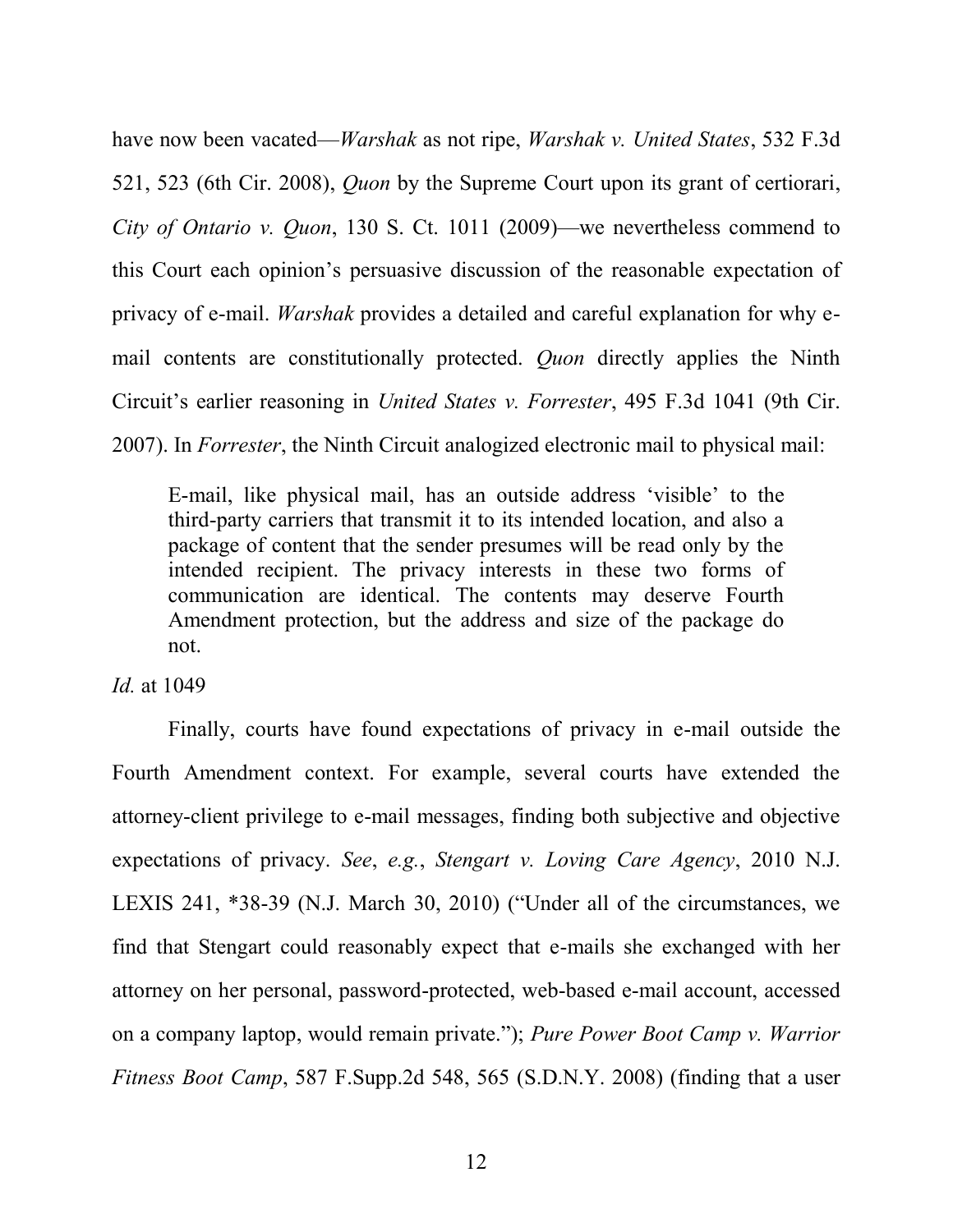"had a reasonable subjective and objective belief that his [Hotmail] communications would be kept confidential").

The three-judge panel of this Court now stands alone—the sole court at any level that has ruled unequivocally and without limitation that the contents of e-mail messages are completely unprotected by the Fourth Amendment, in stark contrast to all of the cases cited above.

The panel's opinion conflicts as well with the great weight of legal scholarship. Many legal scholars, including many of the *amici*, have argued at length that users have a reasonable expectation of privacy in the contents of e-mail messages. *E.g.,* Patricia L. Bellia & Susan Freiwald, *Fourth Amendment Protection for Stored E-Mail*, 2008 U. Chi. L. F. 121, 135-140; Deidre Mulligan, *Reasonable Expectations of Privacy in Electronic Communications: A Critical Perspective on the Electronic Communications Privacy Act*, 72 Geo. Wash. L. Rev. 1557, 1591 (2004); Orin S. Kerr, *Applying the Fourth Amendment to the Internet: A General Approach*, *at* http://papers.ssrn.com/sol3/papers.cfm?abstract\_id=1348322, at 33 (forthcoming Stan. L. Rev., 2010) (setting out a presumption that the contents of communications are normally protected by the Fourth Amendment); Stephen Henderson, *Nothing New Under the Sun? A Technologically Rational Doctrine of Fourth Amendment Search*, 56 Mercer L. Rev. 507, 527 (2005) ("[A]s with postal mail and telephone conversations, the sender of e-mail retains no REP in the addressing components, but should retain a REP in the content"). *Amici* know of no scholars who have concluded otherwise.

Because the panel's ruling contradicts the various reasoning and conclusions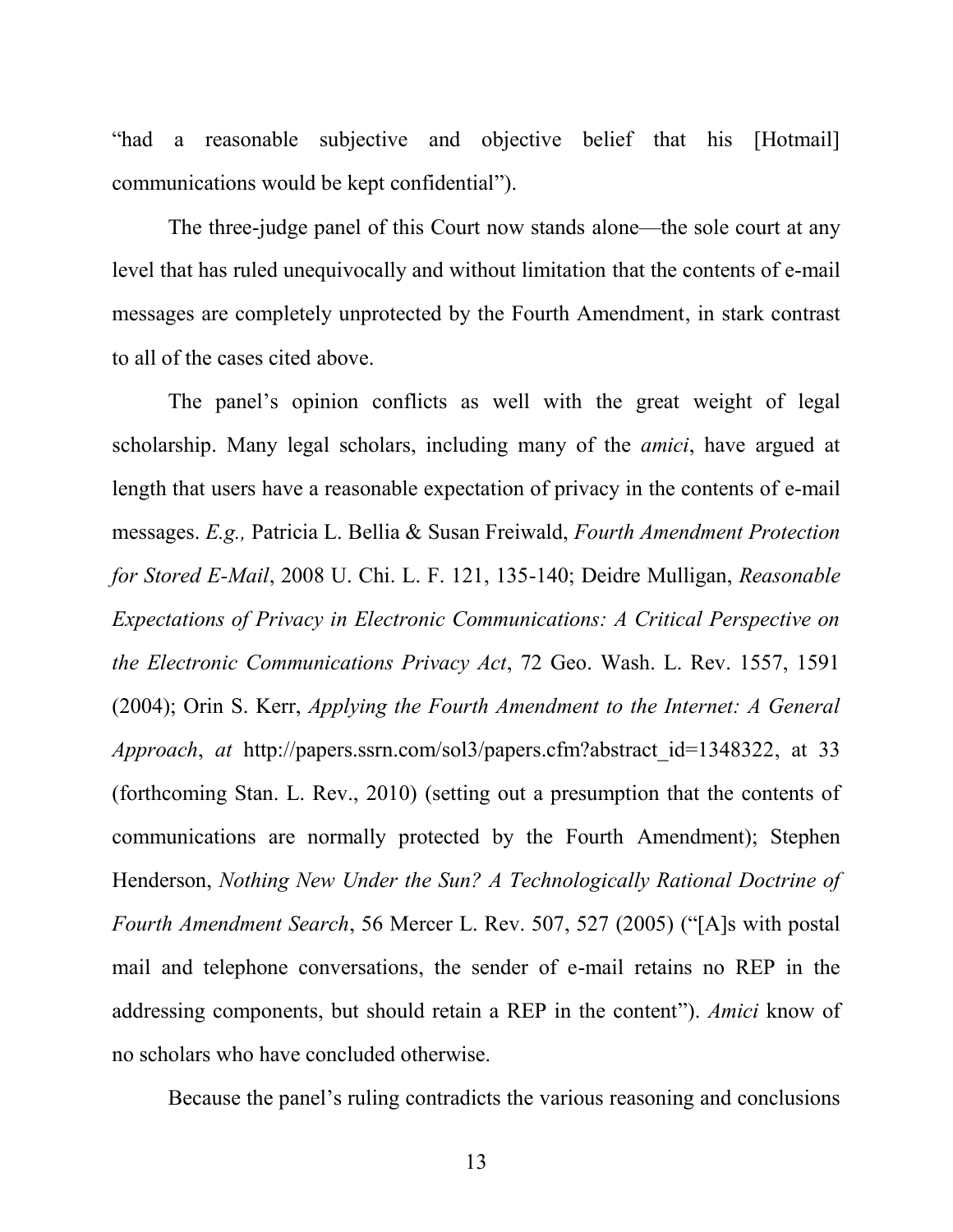presented above and disrupts the settled expectations of millions of e-mail users, this Court should grant Appellee's petition for rehearing or hearing *en banc*.

# **B. The panel's ruling will justify expansive new police surveillance of private e-mail messages.**

If this Court's ruling stands, the privacy of the e-mail users in this Circuit will be placed in sudden jeopardy. Left without the protection of the Fourth Amendment, they will find their privacy protected under the law only by the Stored Communications Act (SCA), 18 U.S.C. § 2701 *et seq.*, which falls far short of ensuring the level of privacy promised by the Fourth Amendment. As only one example, those harmed by SCA violations have no suppression remedy. 18 U.S.C. § 2708 ("Exclusivity of remedies"). Overzealous law enforcement officials will be free to manufacture sham subpoenas to obtain the e-mails of any person without the disincentive of possible suppression. This is no hypothetical: these are the very facts alleged by Mr. Rehberg and weighed by the district court in concluding the defendants did not deserve qualified or absolute immunity. We urge this Court to rehear this case and affirm the decision of the district court.

# **II. THE PLAINTIFF PLED SUFFICIENT FACTS TO SURVIVE A MOTION TO DISMISS.**

According to Appellee's complaint, the Appellants "issued numerous subpoenas . . . which violated . . . Mr. Rehberg's constitutional civil rights." *Verified Complaint* ¶ 36 (Jan. 23, 2007). One such subpoena was "prepared and issued . . . to Exact Advertising, the Internet service provider of one of Mr. Rehberg's e-mail accounts, and obtained Mr. Rehberg's personal e-mails that were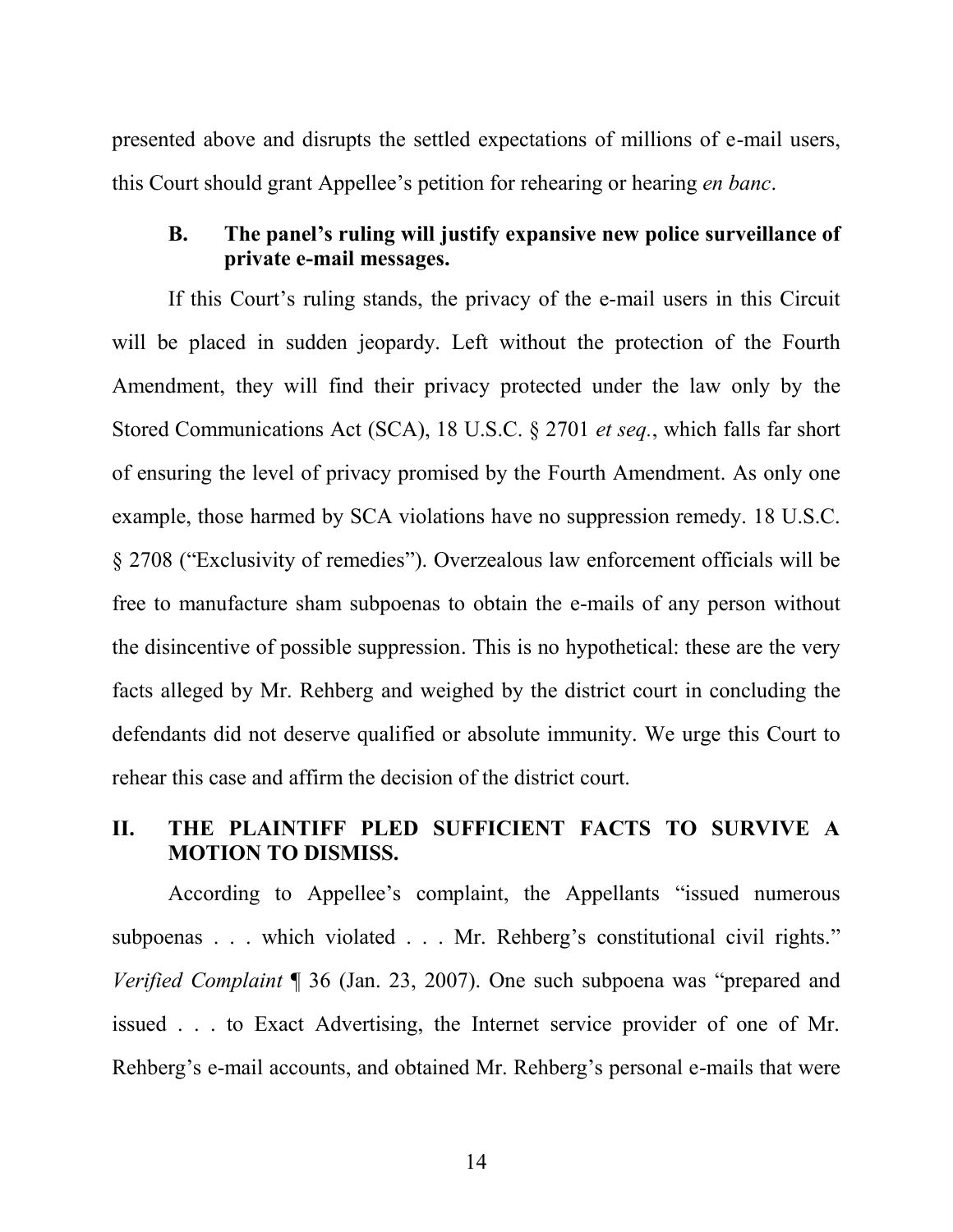sent and received from his personal computer." *Id.* at  $\P$  37. Even if the Court refuses to rule, as we ask, that the contents of stored e-mail messages always fall within the Fourth Amendment, at the very least, its judgment about Mr. Rehberg's expectation of privacy should turn on facts about Exact Advertising—such as the form of its user agreement—that it could not divine solely from the pleadings. *See Warshak*, 490 F.3d at 473 (finding a reasonable expectation of privacy but allowing the possible relevance of user agreements in extreme cases). Therefore, the court should have refrained from ruling on this fact-intensive question on this procedural posture, for the complaint adequately alleges the Fourth Amendment violation.

#### **CONCLUSION**

For the foregoing reasons, the petition for a panel rehearing or hearing *en banc* should be granted and the decision of the District Court should be affirmed.

DATED: April 12, 2010

By

Ralph Scoccimaro Brown & Scoccimaro, P.C. 1801 Gillionville Road Albany Georgia 31701 (229) 432-9310 (229) 436-6302—facsimile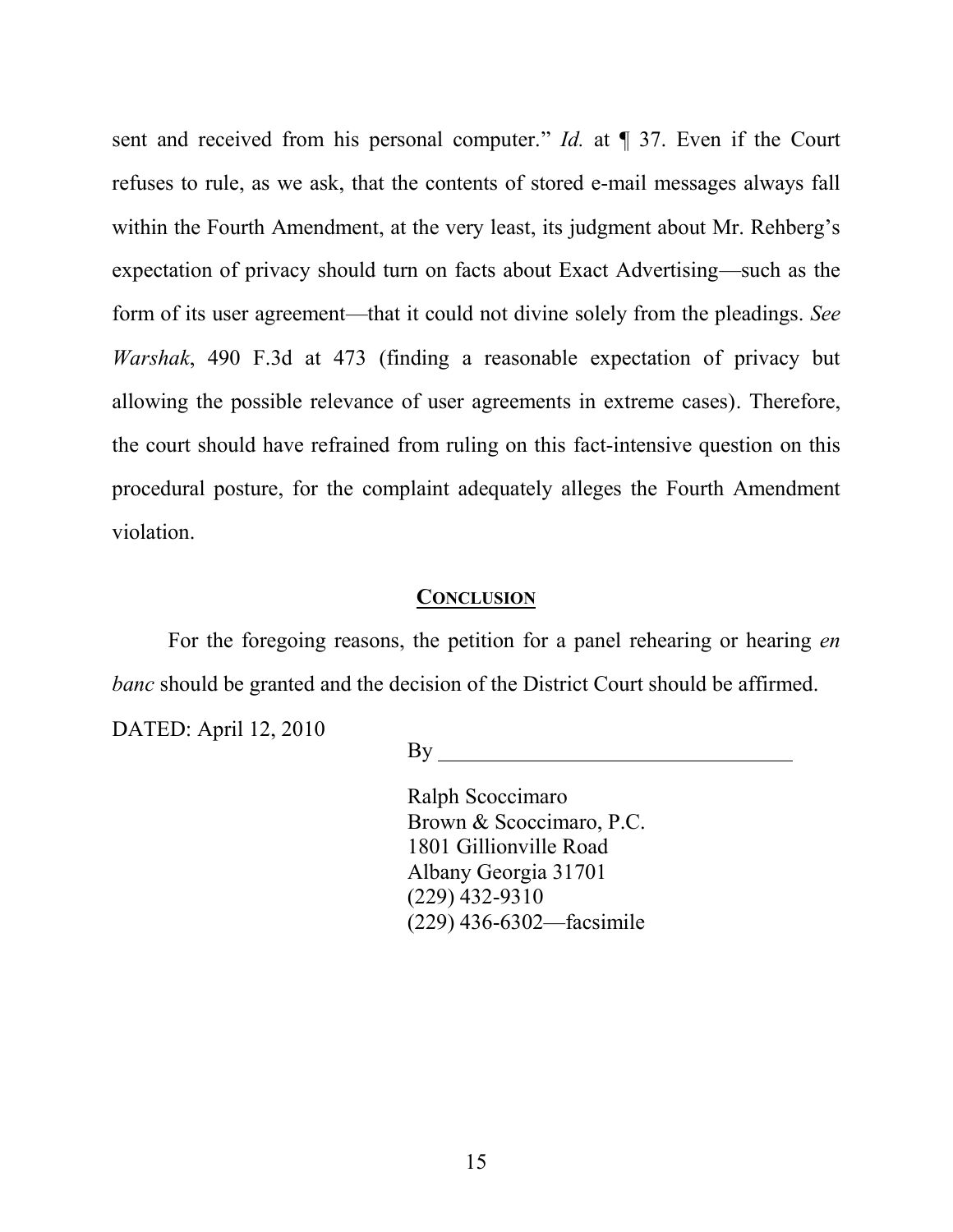# **CERTIFICATE OF SERVICE**

I certify that I have this day filed the foregoing BRIEF OF *AMICI CURIAE* LAW PROFESSORS AND INSTRUCTORS SUPPORTING APPELLEE'S PETITION FOR REHEARING OR HEARING EN BANC and served all counsel of record as listed below by email and United States Mail:

John C. Jones 248 Roswell Street Marietta, Georgia 30060

Devon Orland Michelle J. Hirsch Office of the Attorney General for the State of Georgia 40 Capitol Square SW Atlanta, Ga. 30334-1300

Bryan A. Vroon Law Offices of Bryan A. Vroon LLC 1718 Peachtree Street, Suite1088 Atlanta, Georgia 30309

Cindy A. Cohn Jennifer Granick Kurt Opsahl Kevin Bankston Electronic Frontier Foundation 454 Shotwell Street San Francisco, CA 94110

Ralph Scoccimaro Brown & Scoccimaro, P.C. Attorney for *Amici Curiae*

 $\mathcal{L}_\text{max}$ 

DATED: April 12, 2010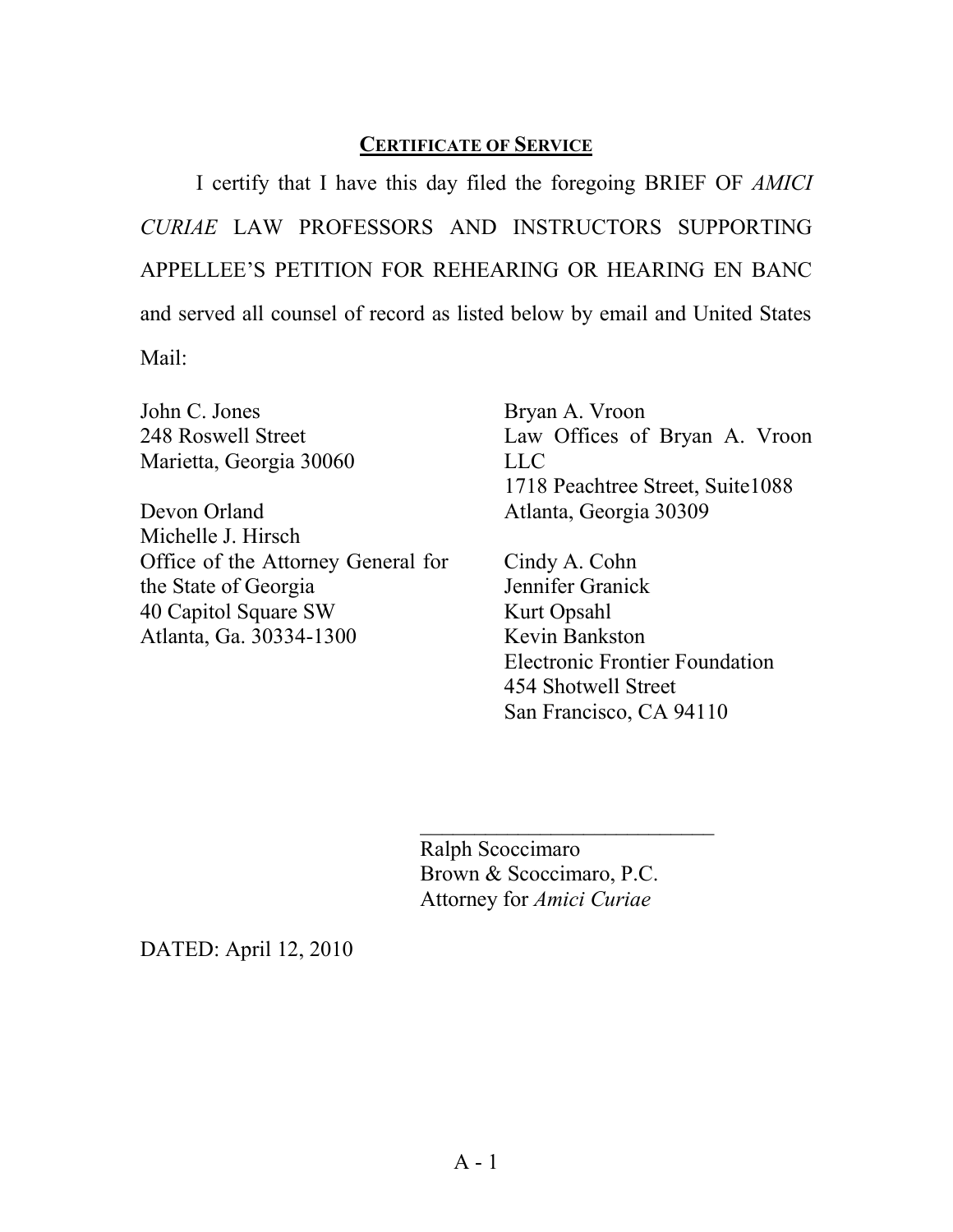# **LIST OF** *AMICI*

The following individuals sign this brief as *amici*. *Amici* sign in their

individual capacities, and institutional affiliations are listed for identification

purposes only:

Susan Brenner Professor of Law University of Dayton School of Law

Susan Freiwald Professor of Law University of San Francisco School of Law

Stephen Henderson Associate Professor of Law Widener University School of Law

Jennifer Lynch Lecturer in Residence Samuelson Law, Technology & Public Policy Clinic Teaching Fellow University of California, Berkeley School of Law

Deirdre Mulligan Assistant Professor University of California, Berkeley School of Information Faculty Director University of California, Berkeley Center for Law and Technology

Paul Ohm (principal author of brief) Associate Professor of Law University of Colorado Law School Project Advisor Glushko-Samuelson Technology Law Policy Clinic